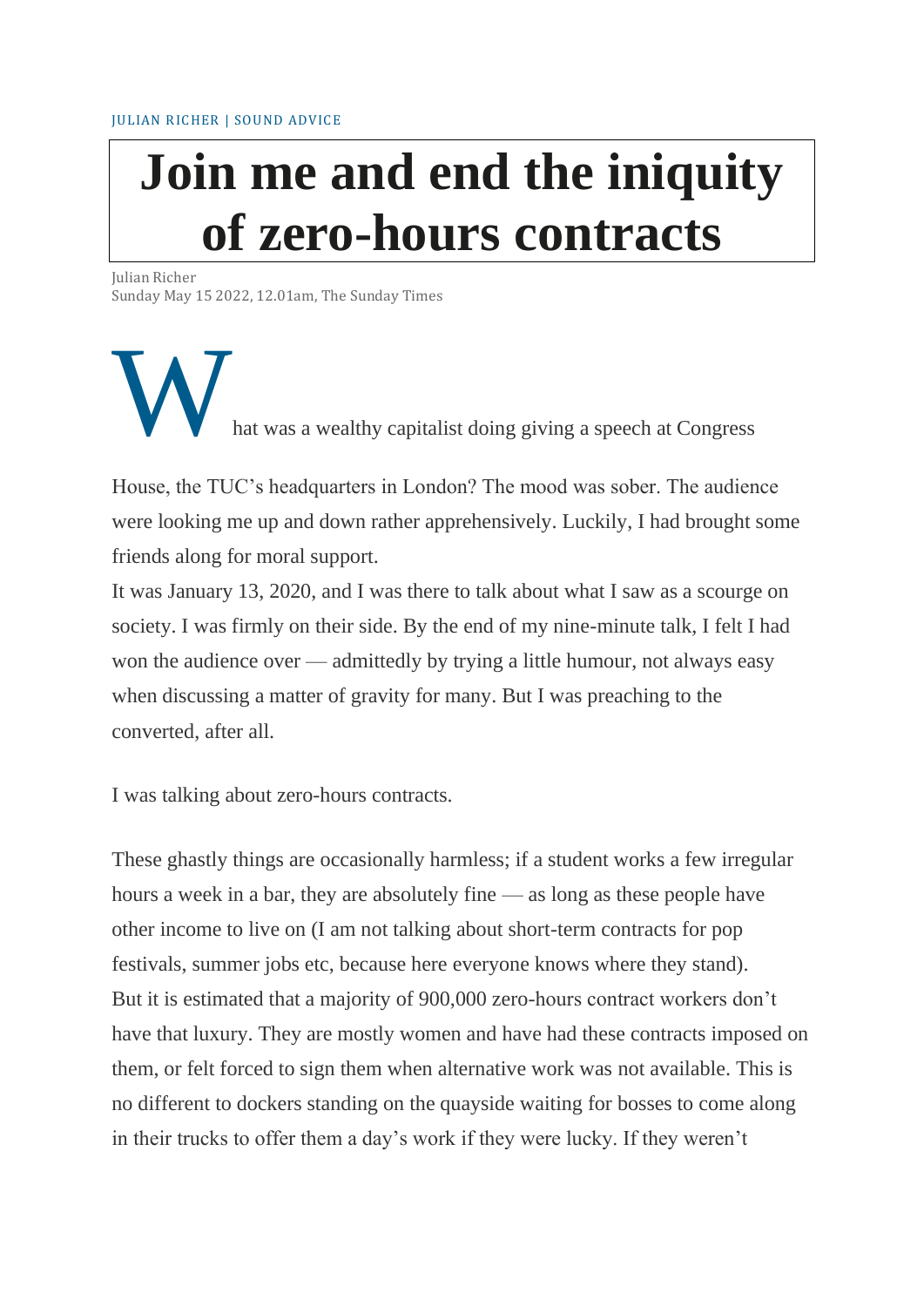picked, they went hungry. That was 100 years ago — and little has changed. I feel for these people.

Research has found that workers on zero-hours contracts are at greater risk of psychological distress and being unhappy than those in full-time jobs. Do we really want stressed, demotivated and disgruntled staff?

But they're lucky to have jobs, aren't they? What's all the fuss about?

Fine. But try renting a flat when you can't provide evidence of regular income. Even decent, ethical landlords won't touch you with a bargepole.

The outcome is that some of our hardest-working and most wonderful carers, many of whom don't even earn the real living wage, literally end up living on the breadline and in debt. Some have to sleep in their cars.

Is this the society we want? Where are these workers supposed to live? Social housing stock is like gold dust, with 8 million Britons living in overcrowded, unaffordable and unsuitable conditions (according to the Church of England's independent housing commission).

Another example: a single mum, trying to juggle her busy life and keen to work, arranges childcare. She goes to work but after a couple of hours the boss says: "Sorry, love, it's quiet today — I'm going to send you home early." What the hell?! She has earned no money and yet still has childcare costs to pay. This is just not fair.

The imbalance of power between bosses and workers is always there. In my opinion, the latter group's vulnerability is multiplied many times over by zerohours contracts. If bullying or harassment is occurring in a workplace, it is going to be much harder for those not on permanent contracts to speak out about any mistreatment. They just won't get any hours the next week.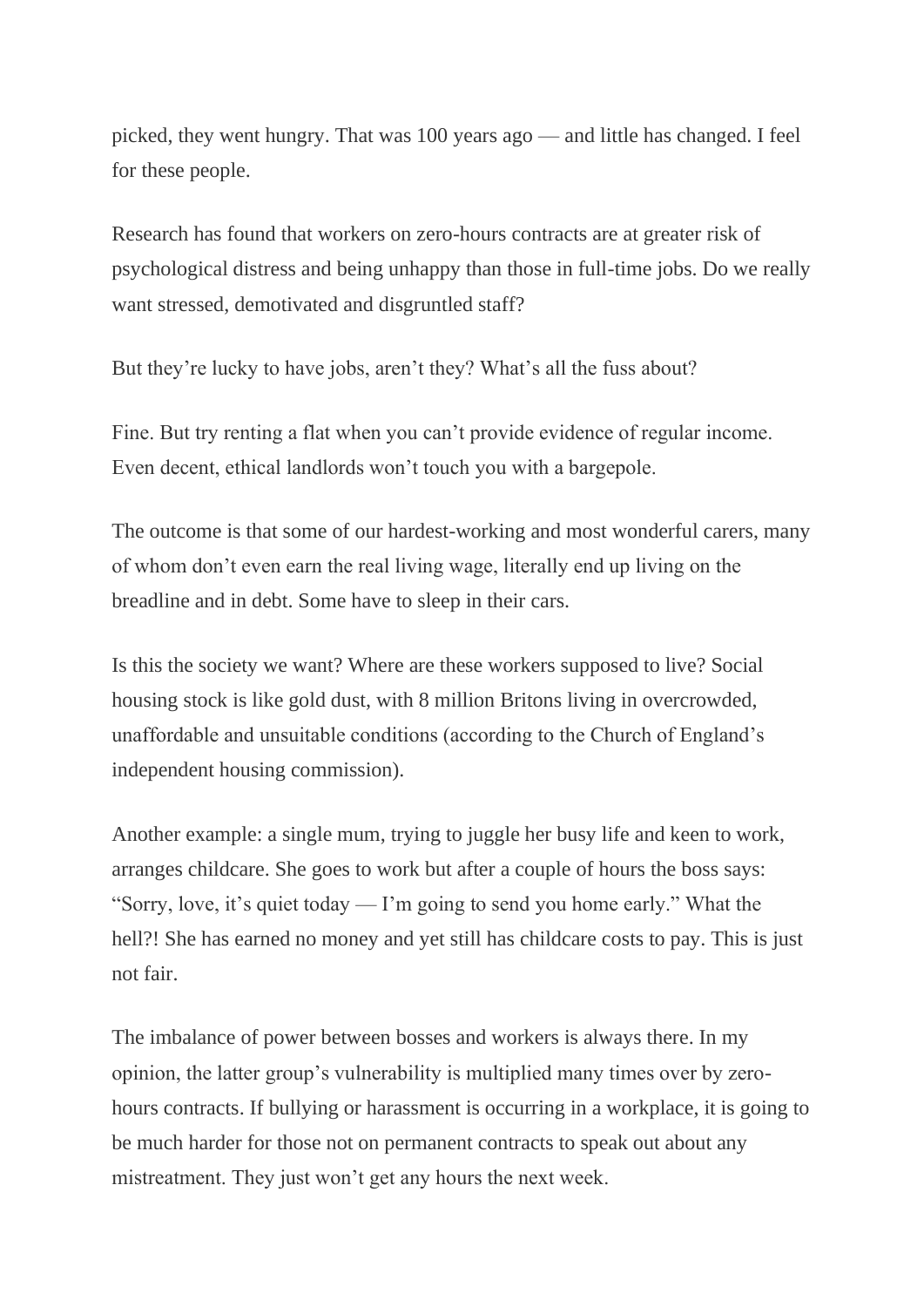Annoyingly, when universal credit recipients are trying to work with the uncertainty of a zero-hours contract, this makes it doubly difficult, with their income changing all the time.

How come only a quarter of countries in the EU even allow the damn things? They are a great source of poverty and misery. We should be ashamed.

So, if you are an employer using zero-hours contracts, please consider binning them. If you are not ready to do that, or your business is a special case and really needs them (such as an events company working only on sporadic dates), please switch to a "fairer hours" contract that gives two weeks' notice of shifts — with the worker being paid if they are cancelled within that period.

I promise this will be to your benefit. Your staff will feel happier and more secure. They will be less stressed, less likely to leave you or not show up for shifts, and be more loyal. Trust me.

Postscript: the Daily Telegraph kindly sent along a journalist to cover my speech. Supposedly, this was the first visit by a Telegraph staffer to Congress House in living memory. They dutifully published a piece about my rallying call, with a nice photo of TUC general secretary Frances O'Grady smiling behind me while I was holding forth. I was there to launch the Zero Hours Justice campaign, which I had set up to try and change this abhorrent practice.

# **Comments(107) @ 09:03 Monday 16/5/2022**

Sort by **Recommended**

> Neil Chowney 1 DAY AGO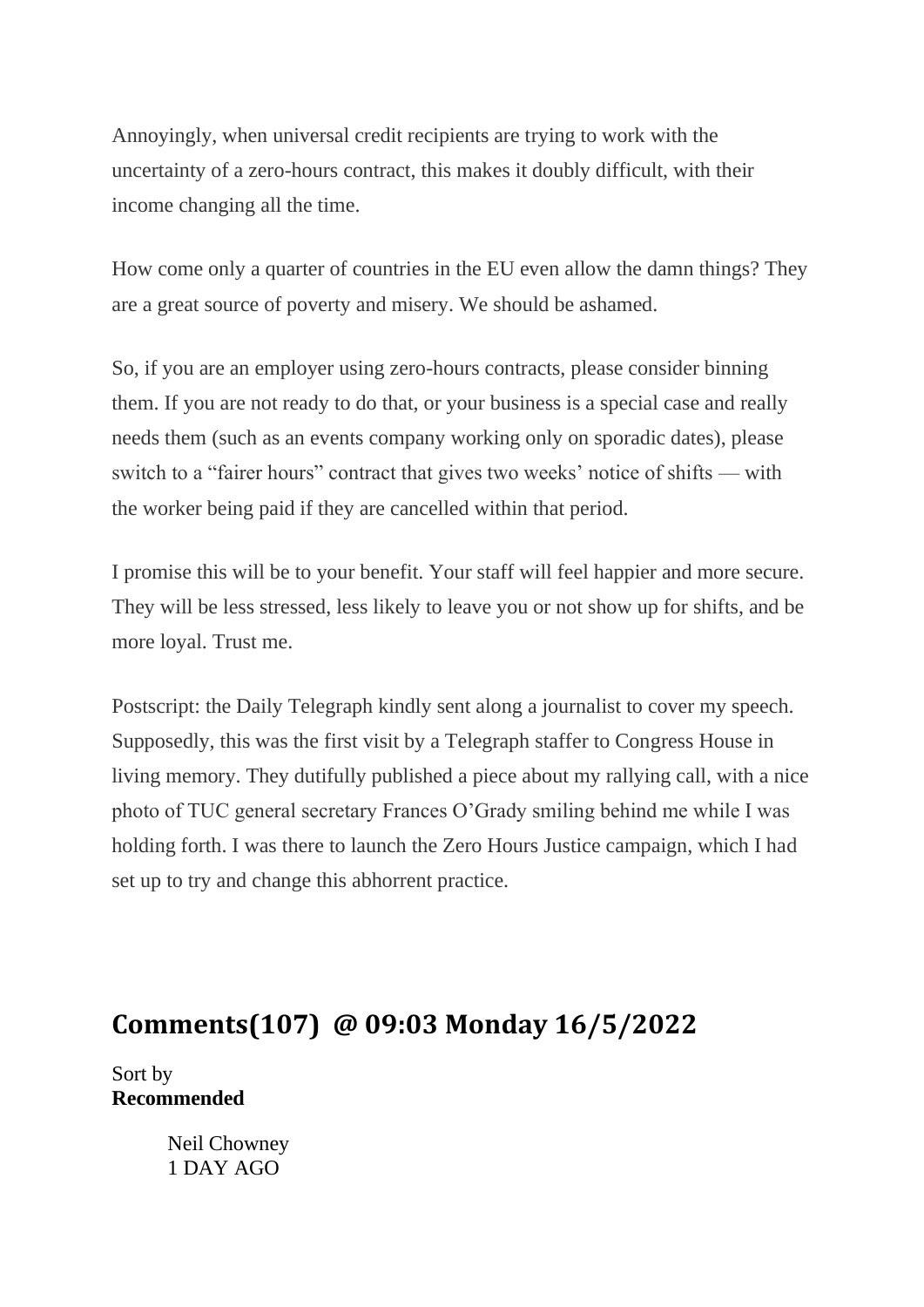I work supporting social housing residents with employment absolutely agree that zero hours needs to be consigned to the bin. The appalling stories I hear every day about these contracts and the behaviours of employers that use these are shocking.

Reply Recommend (57)  $\circ$  M

**Matt** 

1 DAY AGO

So tweak the rules. They don't need to go. They suit some people.

Reply

Recommend (11)

 $\cdot$  C

Chris Mitchell

23 HOURS AGO

Replying to Matt

Exactly, they suit a lot of people in today's society that want to build work around a general life balance. This guy bleats on every week because he's reached his 'enough' and now seeks to change the world with his pious holier than thou comments

Reply

```
Recommend (8)
   \blacksquare P
      PaulJ
       19 HOURS AGO
```
Replying to Chris Mitchell

Easy for you to say, and pretty obvious you're not a care worker or other on a zero hours contract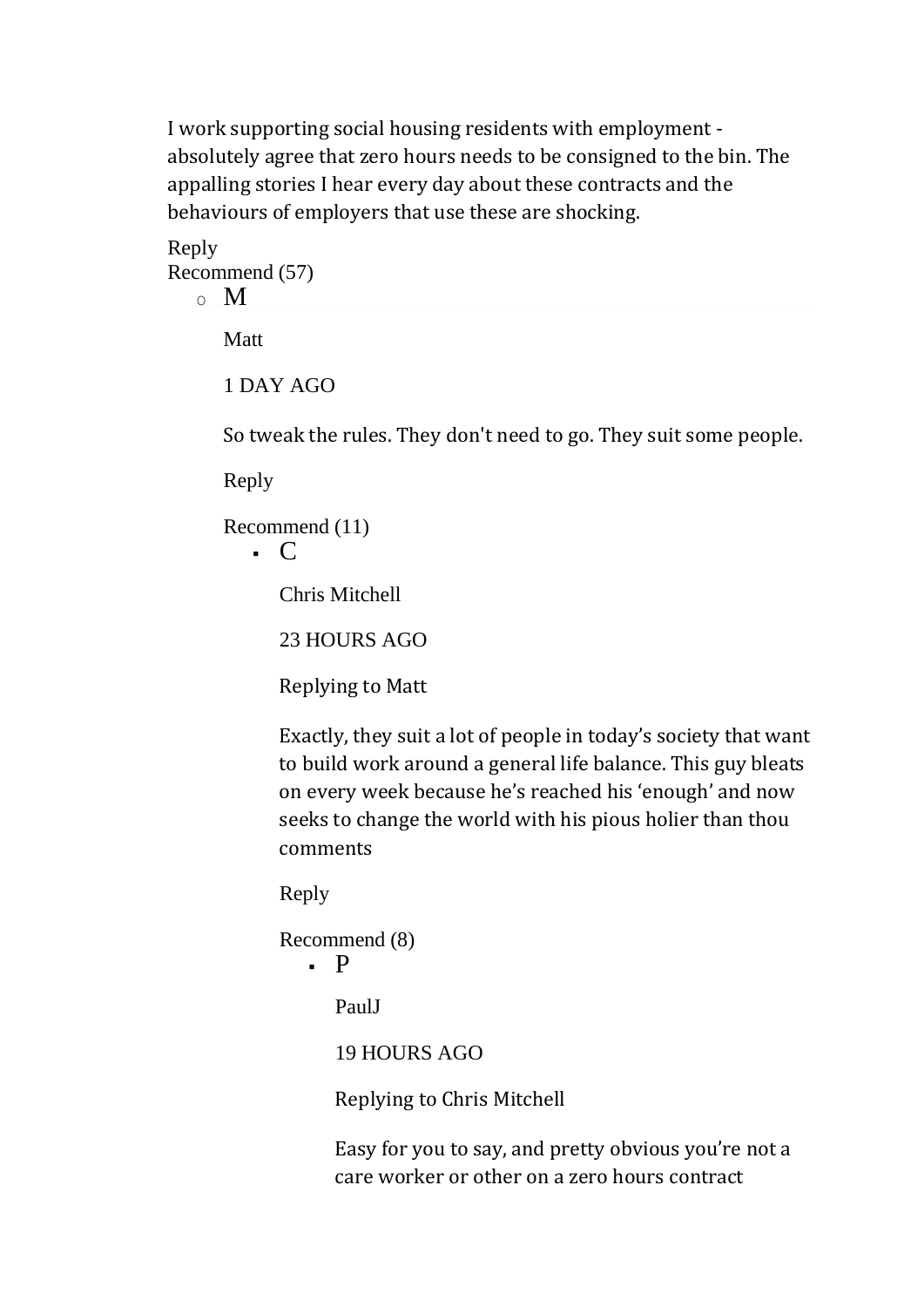working for an exploitative employer and paid the minimum wage, dependent on that income. Yes, ZHCs are fine and serve a purpose for those with another source of income, but breadwinners are being abused by what's currently allowed by law, and that's what's wrong.

Reply

Recommend (7)

▪ E

England where my heart lies

16 HOURS AGO

Replying to PaulJ

So it's not Zero Hours that's the problem its the employment contract. The same could be said of bad full-time contracts. Category error on your part.

Reply

Recommend  $\cdot$  C

Chris Mitchell

15 HOURS AGO

Replying to PaulJ

That's the point, they don't suit everybody but they suit many of those who take them up

Reply

Recommend

 $\blacksquare$ 

Forward play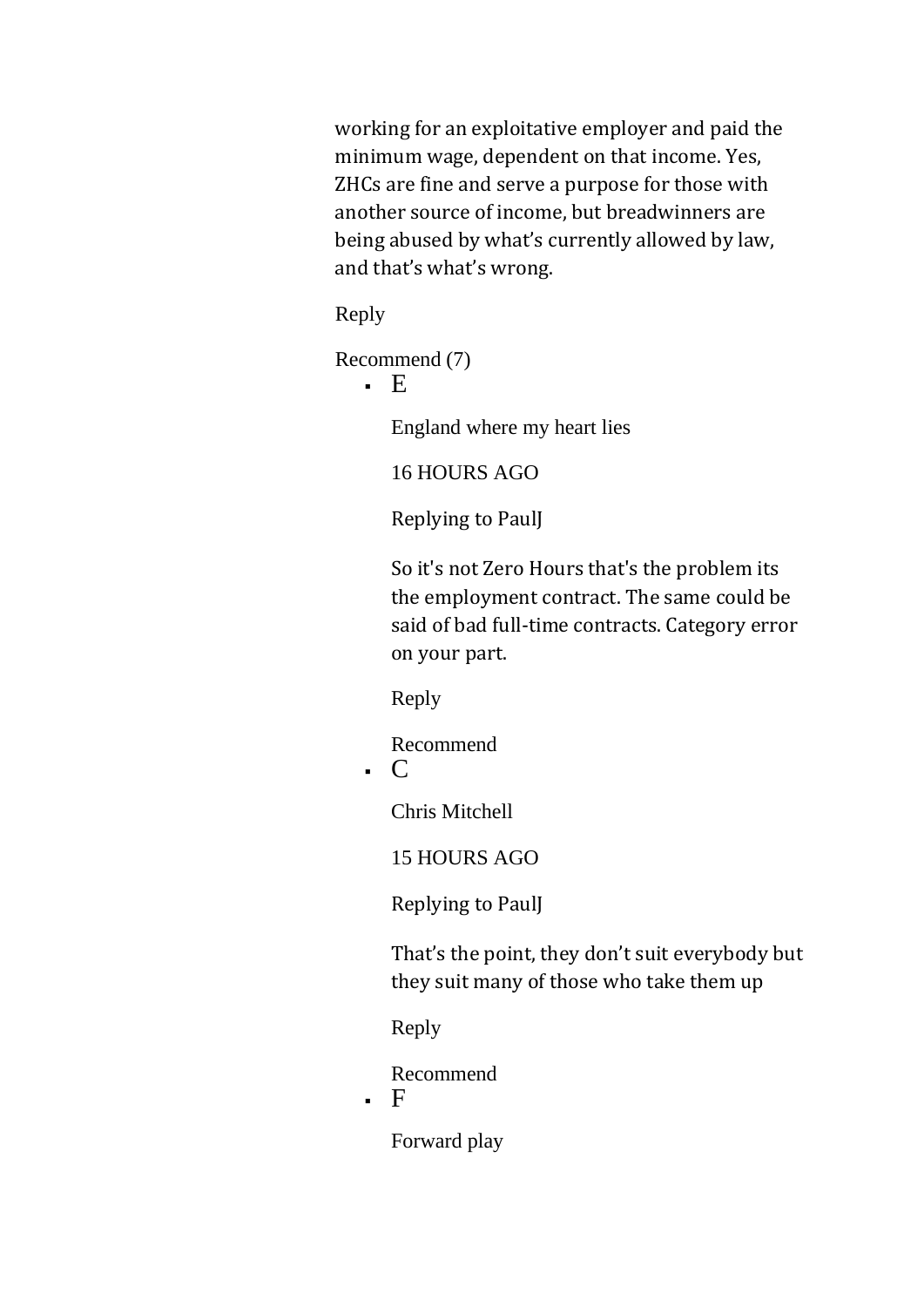#### 12 HOURS AGO

Replying to PaulJ

And so the loudhailer speaks Building legislation that in effect push's a 'once fits all' contract on 30m plus workers, with massively diverse occupations and needs, would be nonsensical Almost as nonsensical as insisting all workers had to join a Union for example Don't you agree Paul J

Reply

Recommend

# $\blacksquare$

Michael Whelan

22 HOURS AGO

Replying to Chris Mitchell

Well said Chris, getting as bad as Timpson!

Reply

Recommend (1)

 $\cdot$  C

Chris Mitchell

15 HOURS AGO

Replying to Michael Whelan

Yeah I miss Luke Johnson to be honest, although we probably won't see him anymore due to the failure of the food chain he headed up. But I miss his entrepreneurship comments

Reply

Recommend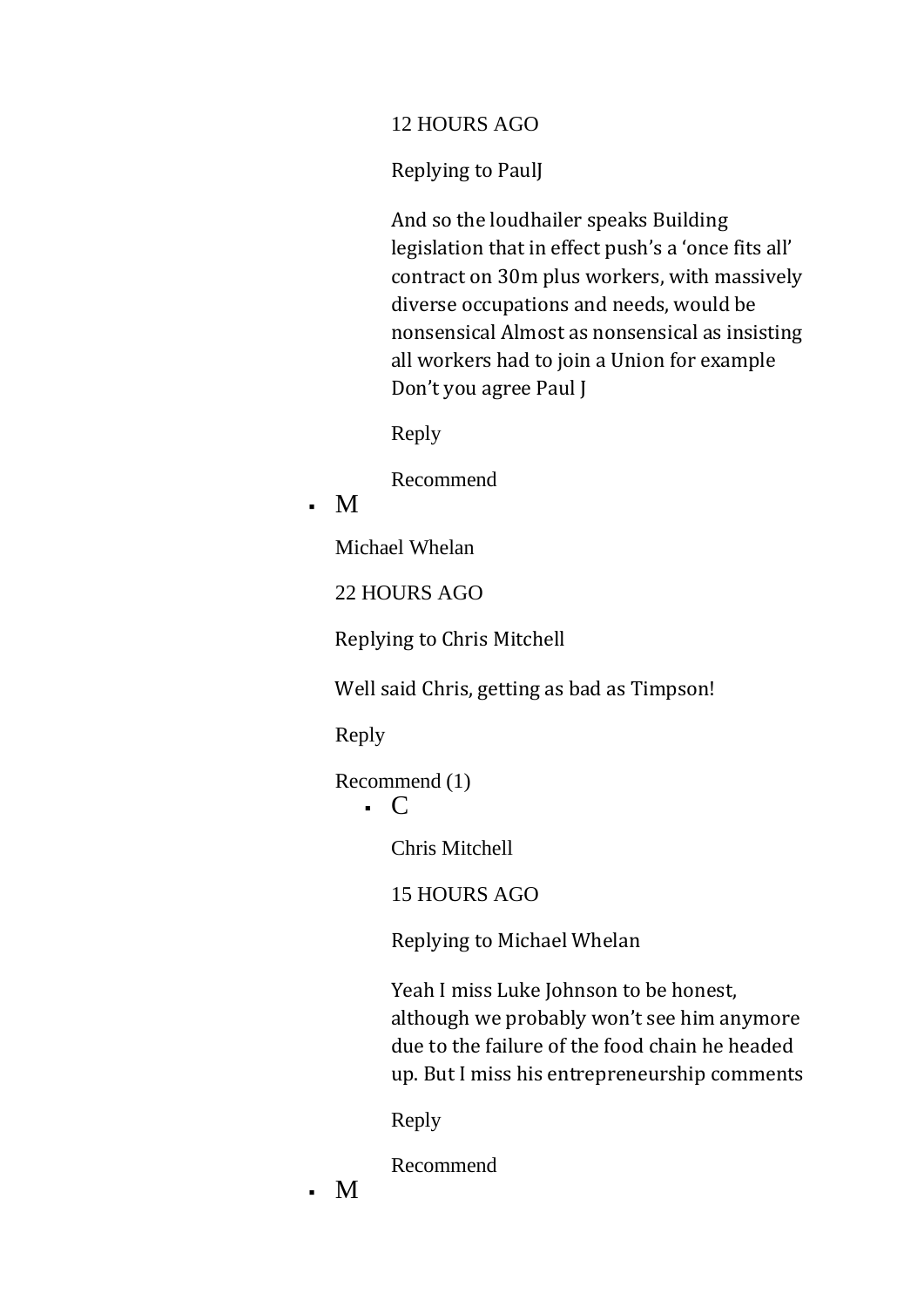Michael Brazier

18 HOURS AGO

Replying to Chris Mitchell

Which one of his clearly articulated points do you dispute?

Reply

Recommend (1)

 $\blacksquare$ 

Mark Pierson

54 MINUTES AGO

Replying to Chris Mitchell

Thats not what the article is about. If a bad practice isnt working it has to go. My son is 14 and works part-time. His employer never ever sends him home if the work is quiet.He recognises that dropping staff with no notice is a double edged sword. Employment should be about trust and integrity, an opportunity for both sides to learn from each other.

Reply

Recommend

 $\circ$  E

England where my heart lies

## 16 HOURS AGO

No. I'm semi-retired and do 'white collar' zero hours and it suits me down to the ground. The Left always want to ban things they don't like even if it works for some.

Reply

Recommend (3) ▪ J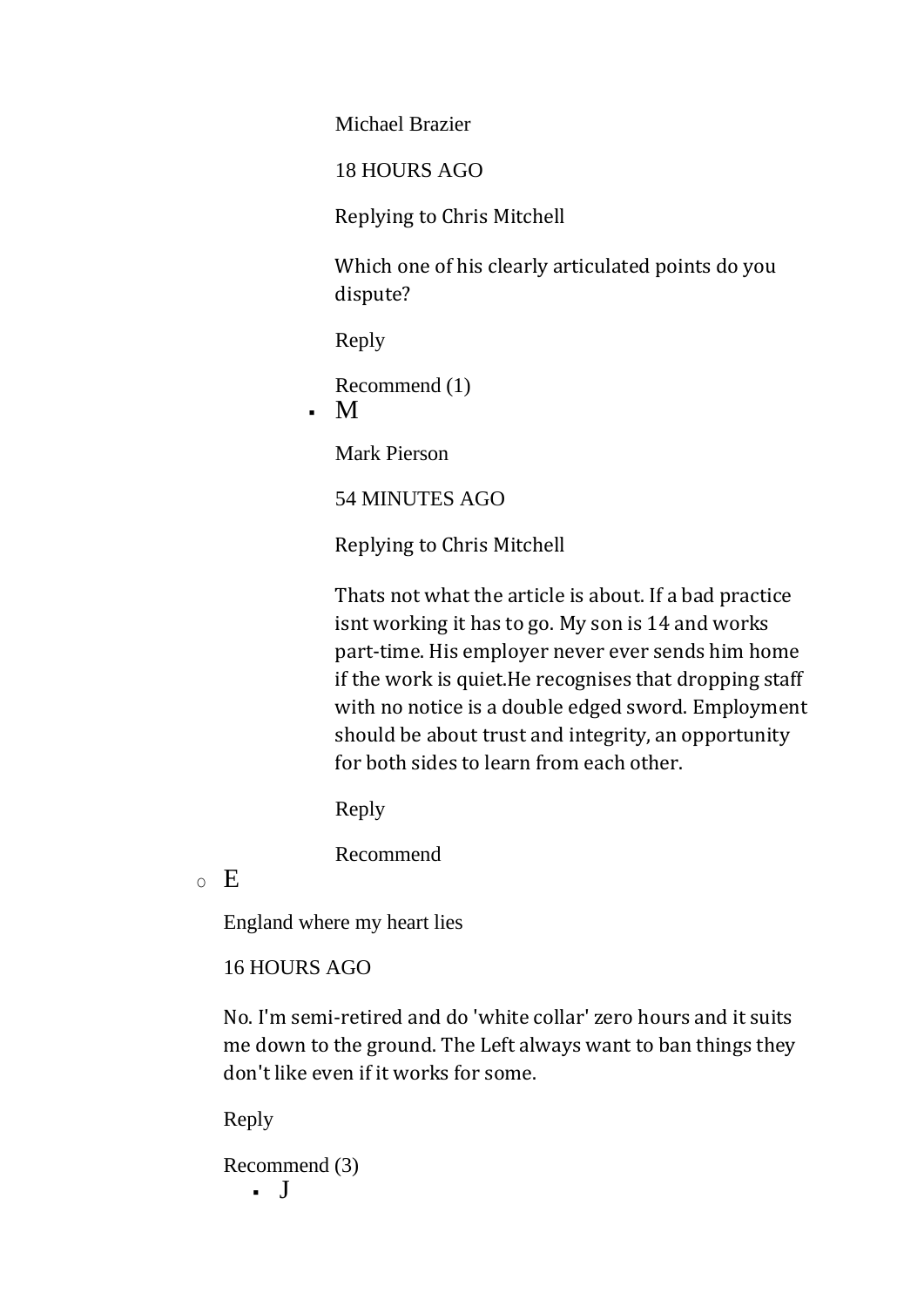John Court

15 HOURS AGO

Replying to England where my heart lies

Read the column again. He said that ZHCs suit some people but some have to accept them because they are the only thing on offer. They suit you and you entered the agreement freely. They don't suit others but for others it is the only deal in town so they have to sign. It is not politics it is crude economics.

Reply

Recommend (2)  $\cdot$  C

Chris Mitchell

15 HOURS AGO

Replying to England where my heart lies

Yeah I'm always amazed how many lefties read The Times

Reply

Recommend

 $\blacksquare$  E

England where my heart lies

15 HOURS AGO

Replying to Chris Mitchell

Sadly, I'm not.

Reply

Recommend

 $\circ$  F

Forward play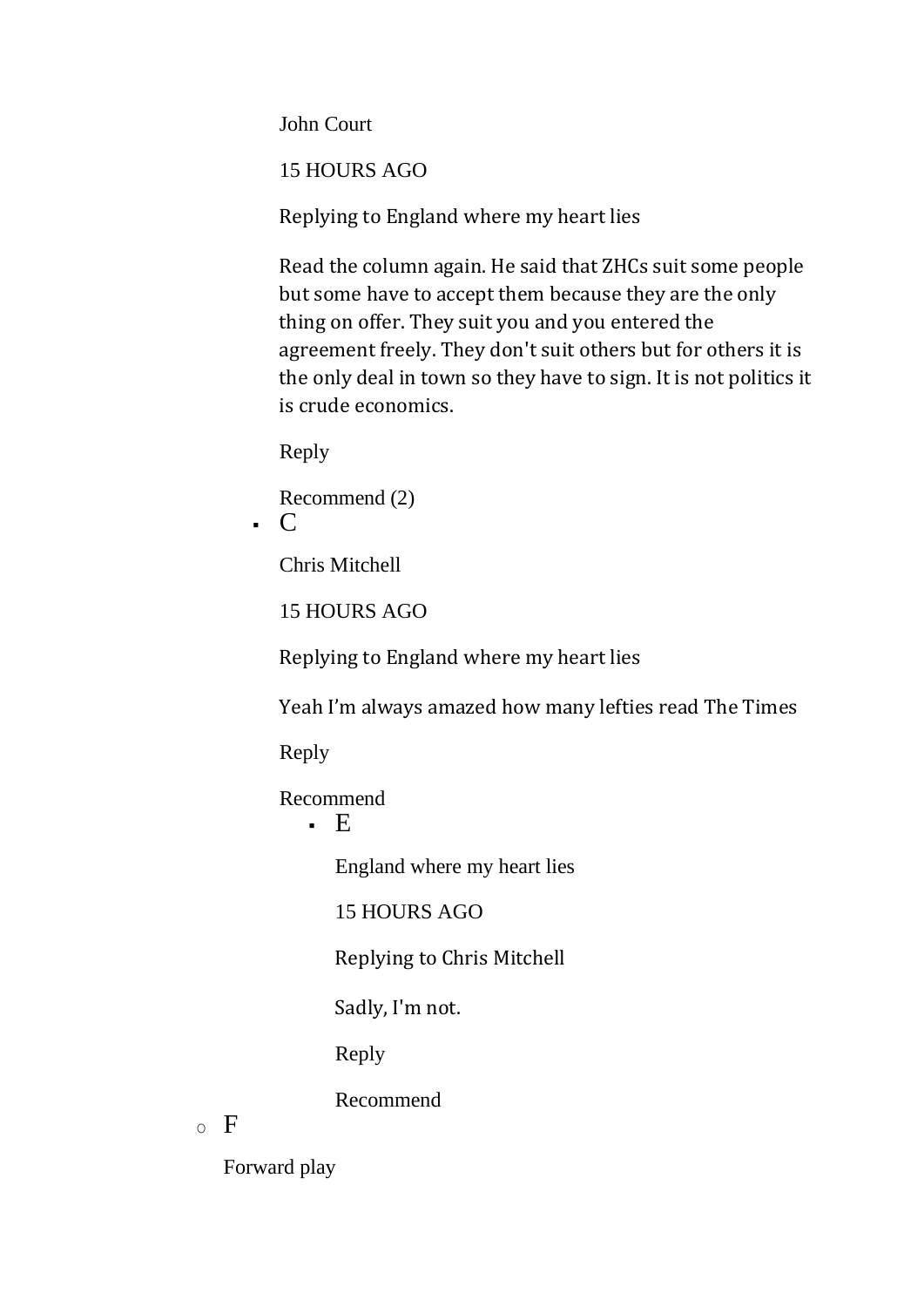12 HOURS AGO

If only it were black and white It really isn't

Reply

Recommend

Marcus Royd 1 DAY AGO

My operations director recently came and said he wanted to move the warehouse staff to zero hours. I agreed, as long as he did as well. For some reason he didn't feel that was a great idea. Never brought it up again.

Reply Recommend (46)

 $\circ$  J

JustAThought

21 HOURS AGO

Ha, great response!

Reply

Recommend (3)

Tony Johns

1 DAY AGO

I have a zero hours contract. It suits me. I can understand for some it is not appropriate, all I ask is that we don't ban something that isn't universally wrong. We need to stop and prevent exploitation, not a particular type of contract.

Reply Recommend (29) Dibs 1 DAY AGO

You're focusing solely on bad practice in retail. I run a business dominated by women in healthcare. The majority are on normal contracts. Some however are looking for work after maternity elsewhere or returning to work. They require flexibility so they can plan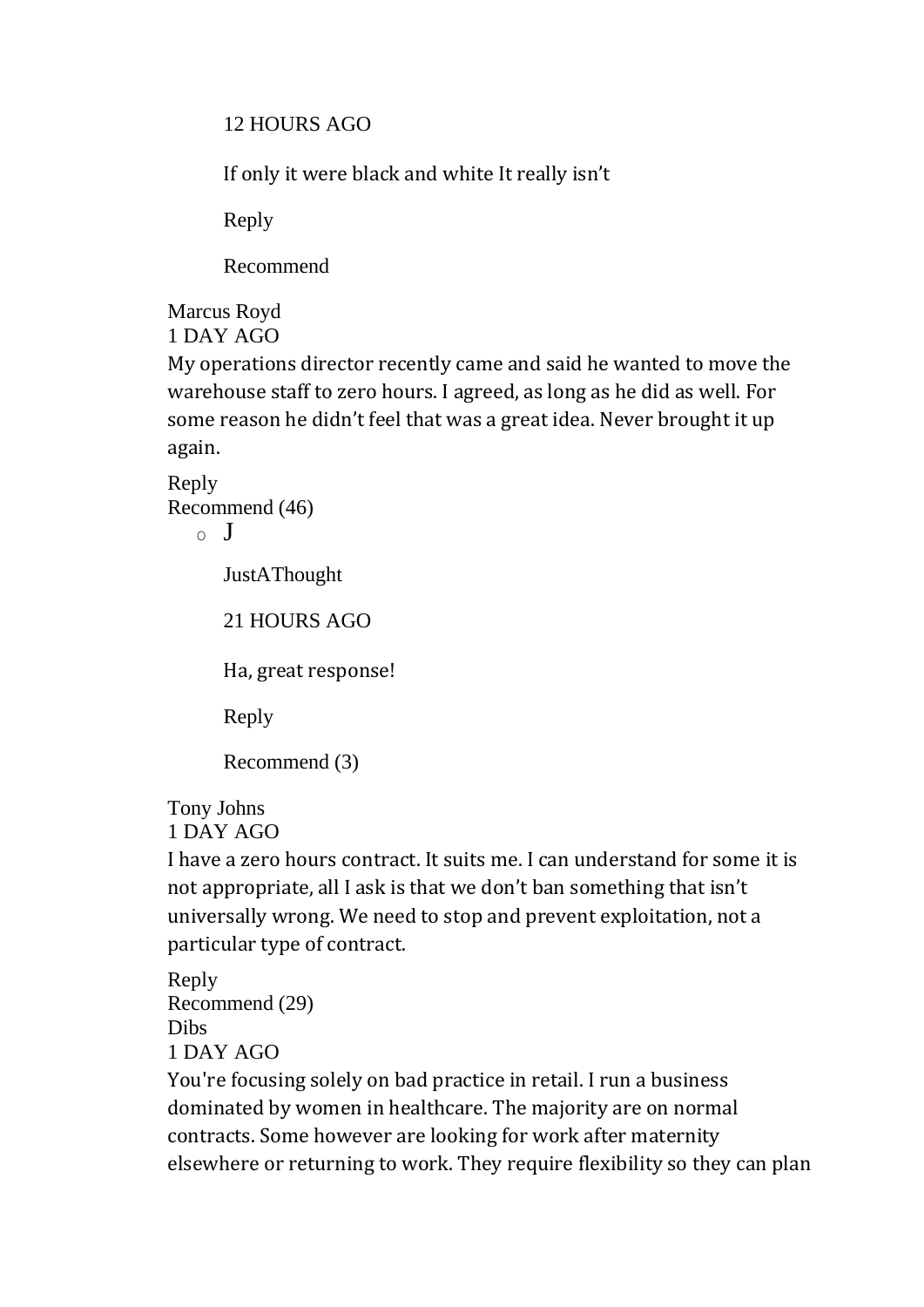family childcare arrangements and further study etc. The zero hours, as part of a plethora of options we offer are often the most chosen. We find we can offer shifts well in advance and can cover patient care, the staff appreciate the earning potential on their terms. Taking this option away will damage workers rights, not enhance him. Maybe employers should have to offer more than one type of contract?

Reply Recommend (24)

$$
\circ\quad D
$$

Draco

1 DAY AGO

Commendable. The critical difference, is that you give them the choice - the issue is with employers that force these contracts on employees seeking a regular income.

Reply

Recommend (39)  $\blacksquare$ 

Martin R

1 DAY AGO

Replying to Draco

Yes but what is being proposed is an outright ban. So people genuinly concerned about others want to impose their view on people that do want the contracts. Change the rules to protect people would be my view not ban them as a blanket rule.

Reply

Recommend

 $\circ$  E

East of Eden

1 DAY AGO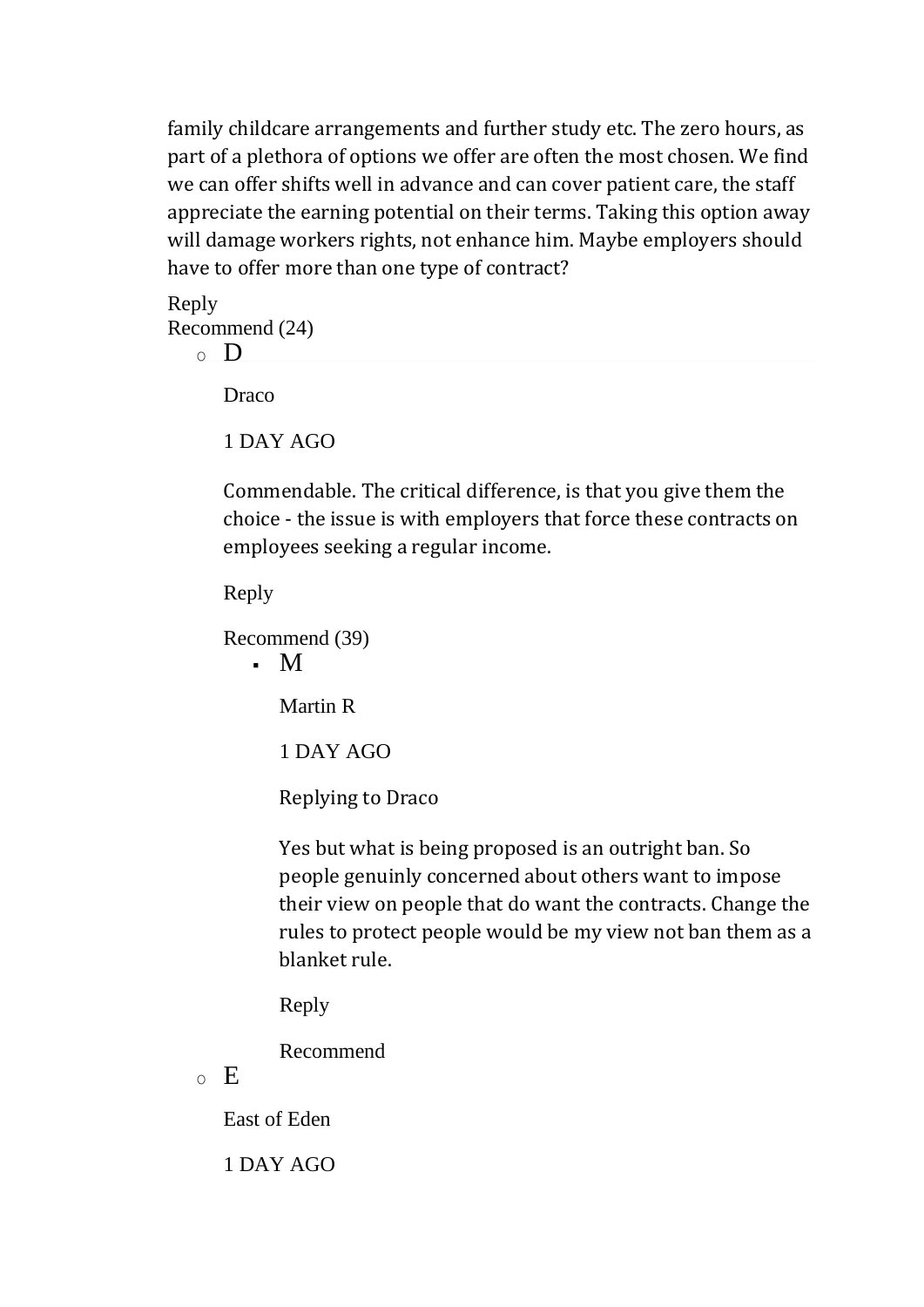Most of those contracts are truly awful.

Reply

Recommend (18)

▪ G

George Williamson

1 DAY AGO

Replying to East of Eden

Then workers won't accept them?!  $\blacksquare$ 



Reply

Recommend (1)

 $\blacksquare$ 

East of Eden

1 DAY AGO

Replying to George Williamson

They have to accept them. It's marginally better than begging in the gutter.

Reply

Recommend (3)

## $\blacksquare$

Matt

1 DAY AGO

Replying to East of Eden

The last figure I saw was that only 1 in 40 people are empyed using those contracts and most like it. Our unemployment rate is very low. There is a labour shortage. If you want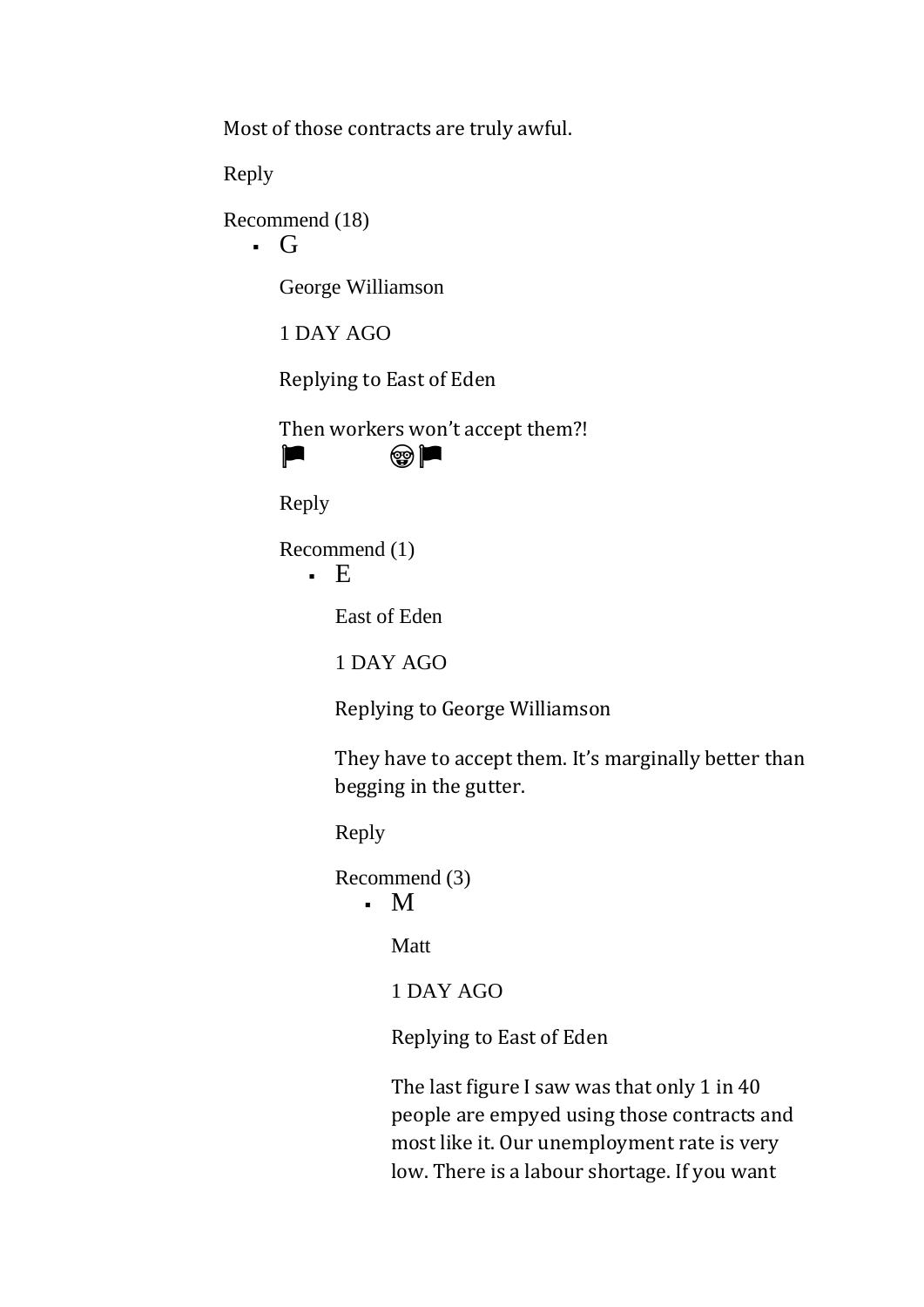work you can get it. If you want different work you can get that too.

Reply

Recommend (1)

 $\cdot$  E

East of Eden

1 DAY AGO

Replying to Matt

## ⊜

Reply

Recommend

# ▪ G

George Williamson

1 DAY AGO

Replying to East of Eden

That's because the Public Sector use them most?!

Reply

Recommend

 $E$ 

East of Eden

1 DAY AGO

Replying to George Williamson

Hardly matter does it?

Reply

Recommend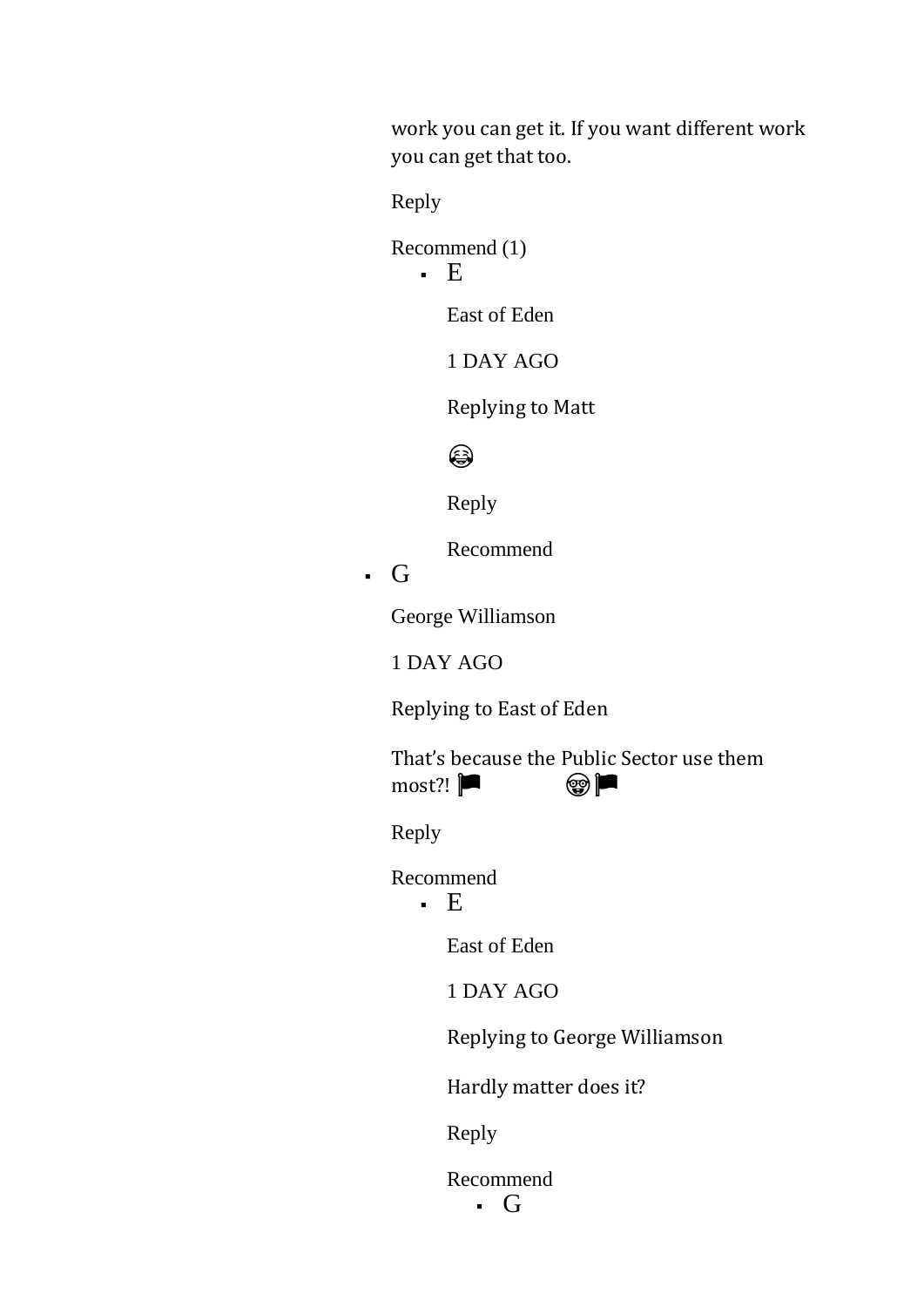George Williamson

1 DAY AGO

Replying to East of Eden

So YOU are saying it is acceptable for the Public Sector to do this?! 

Reply

Recommend

 $E$ 

East of Eden

1 DAY AGO

Replying to George Williamson

No, I'm saying it's not acceptable whoever does it.

Reply

Recommend

 $\cdot$  G

George Williamson

1 DAY AGO

Replying to East of Eden

So support Rees-Mogg then?!



Reply

**TELE** 

Recommend • E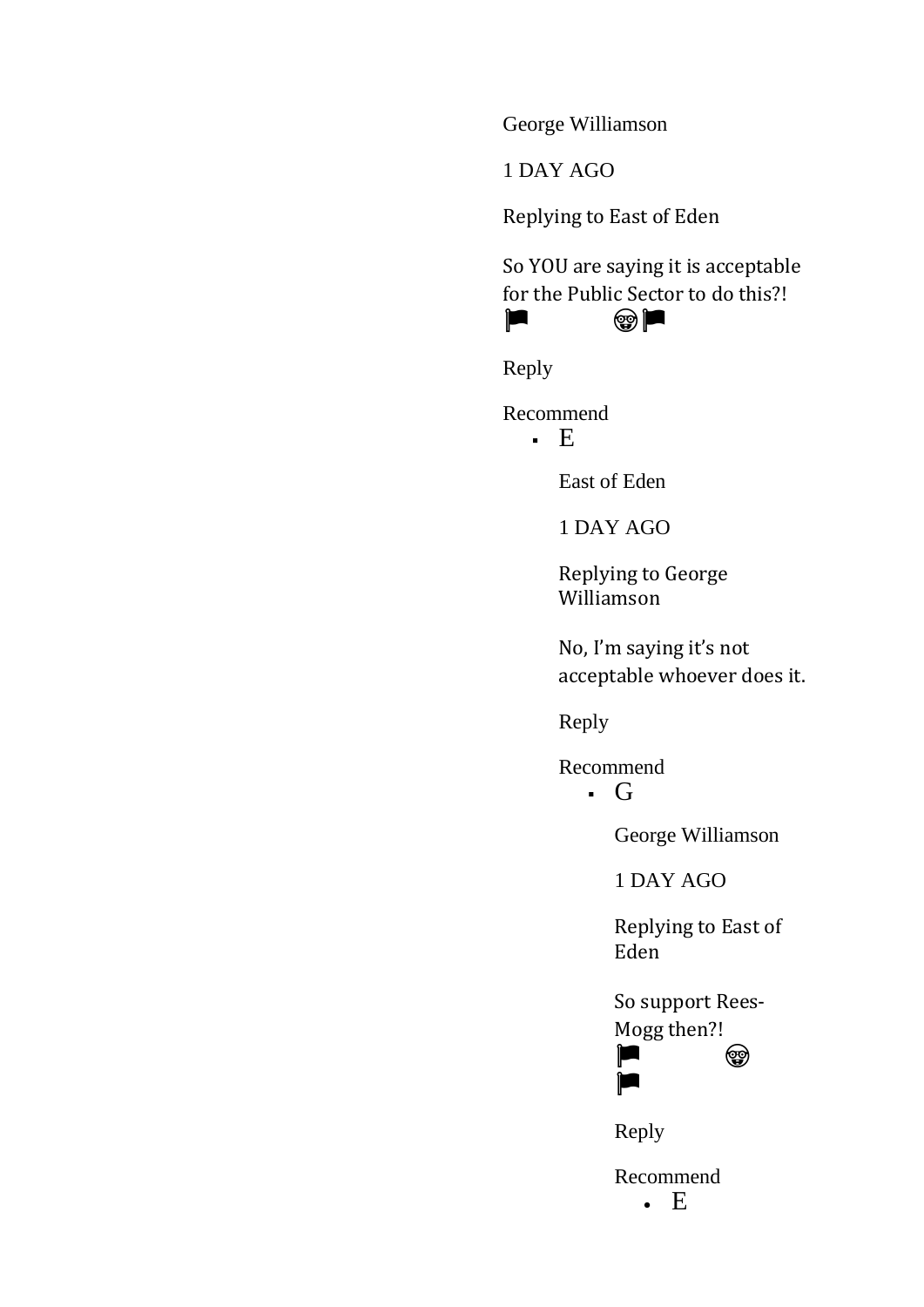East of Eden

1 DAY AGO

Replying to George Williamson

If he's saying zero hours contracts are a disaster, then yes, of course.

Reply

Recommend

#### $\circ$  R

Roger Thecabinboy

16 HOURS AGO

I'm assuming you have a minimum shift length and not paying someone for a 30 minute visit, for 30 minutes.

Reply

Recommend

# G Batchelor

1 DAY AGO

A very powerful argument against zero hour contracts. A lot of sense in these columns. Thank you, Mr Richer.

Reply Recommend (23) Anita Richardson 1 DAY AGO No wonder Richer Sounds has been voted one of the best employer to work for

Reply Recommend (13) Richard Bear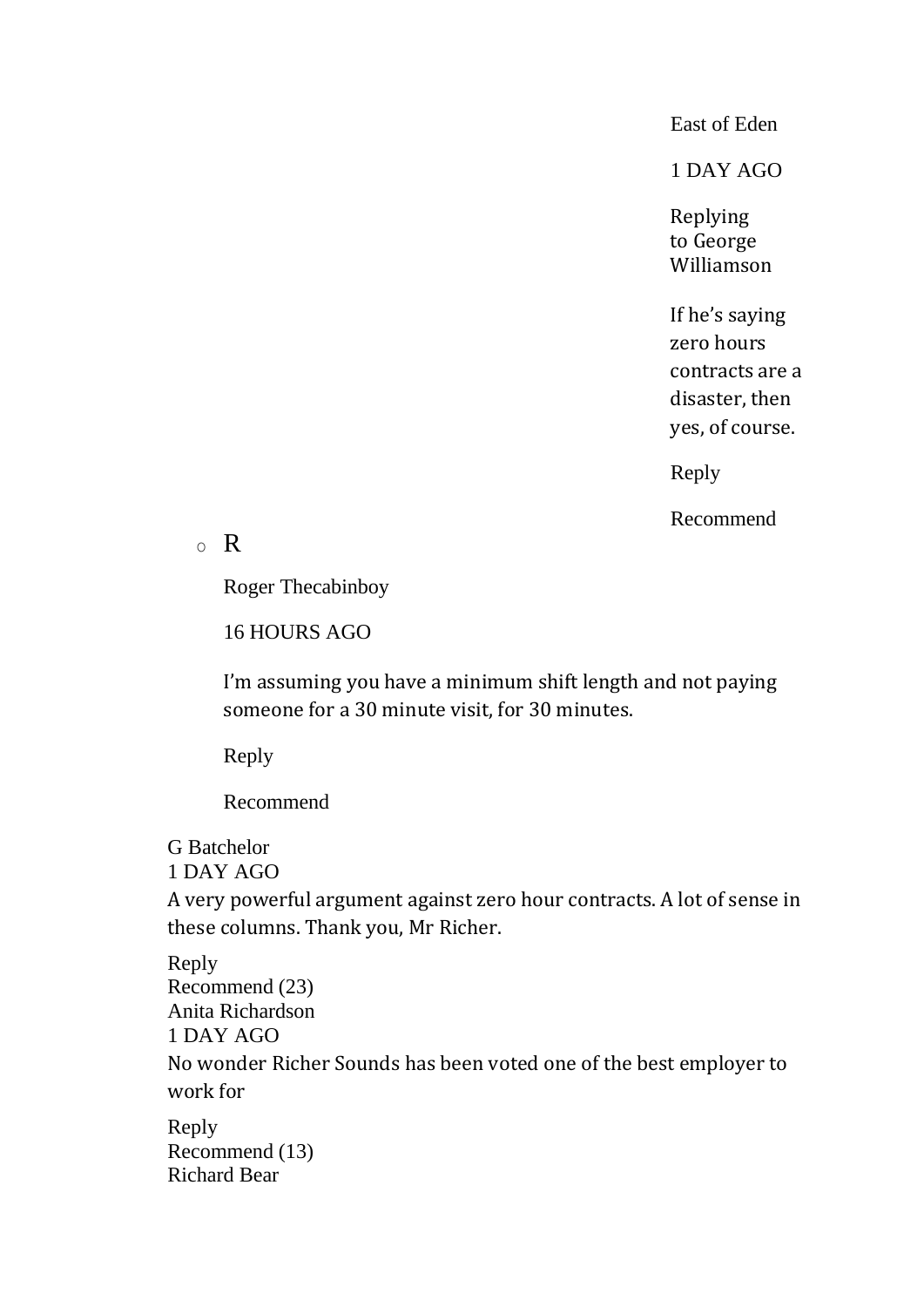#### 1 DAY AGO

Zero hours = manipulation, power, and 19th century attitudes to management. I regret that the unions have lost their way and no longer support those workers being downtrodden. Where is the labour party? Does no one care?

Reply Recommend (11)  $\sim M$ 

Matt

1 DAY AGO

What if you're a mum who can fit a few hours in here and there? What if you're a student who values the flexibility. The problem isn't the concept of zero hours contracts. The rules may need tweaking, that's all.

Reply

Recommend (7)

 $\cdot$  R

Richard Bear

1 DAY AGO

Replying to Matt

Your first paragraph is so right. But the downside is that others get taken advantage of. And these people can be the less articulate and aware. My regret is that zero hours is being abused on a grand scale.

Reply

Recommend (1)

 $\cdot$  R

Roger Thecabinboy

16 HOURS AGO

Replying to Matt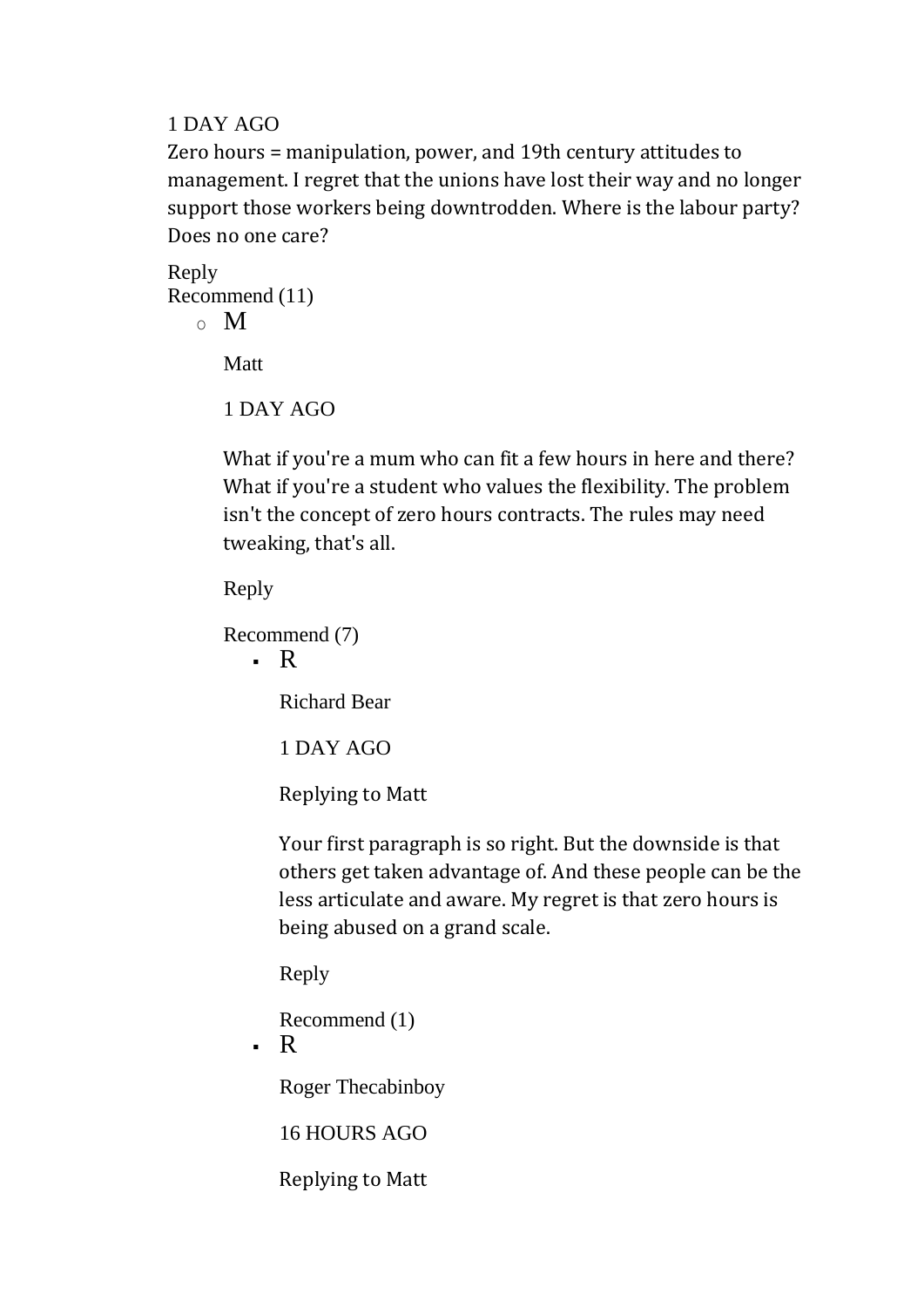The problem is presumably you actually want to do some work. What's the point of signup for a job and getting no work? The other problem is the minimum shift length.

Reply

Recommend

 $\circ$  J

John Adsett

1 DAY AGO

Bow lox

Reply

Recommend (2)

 $\cdot$  R

Richard Bear

1 DAY AGO

Replying to John Adsett

I really do not understand. Have you a point, or a form of abuse?

Reply

Recommend (1)

 $\blacksquare$ 

Happy Smiley People

1 DAY AGO

Replying to John Adsett

Said someone following an ideology, not reality.

Reply

Recommend

 $\circ$  J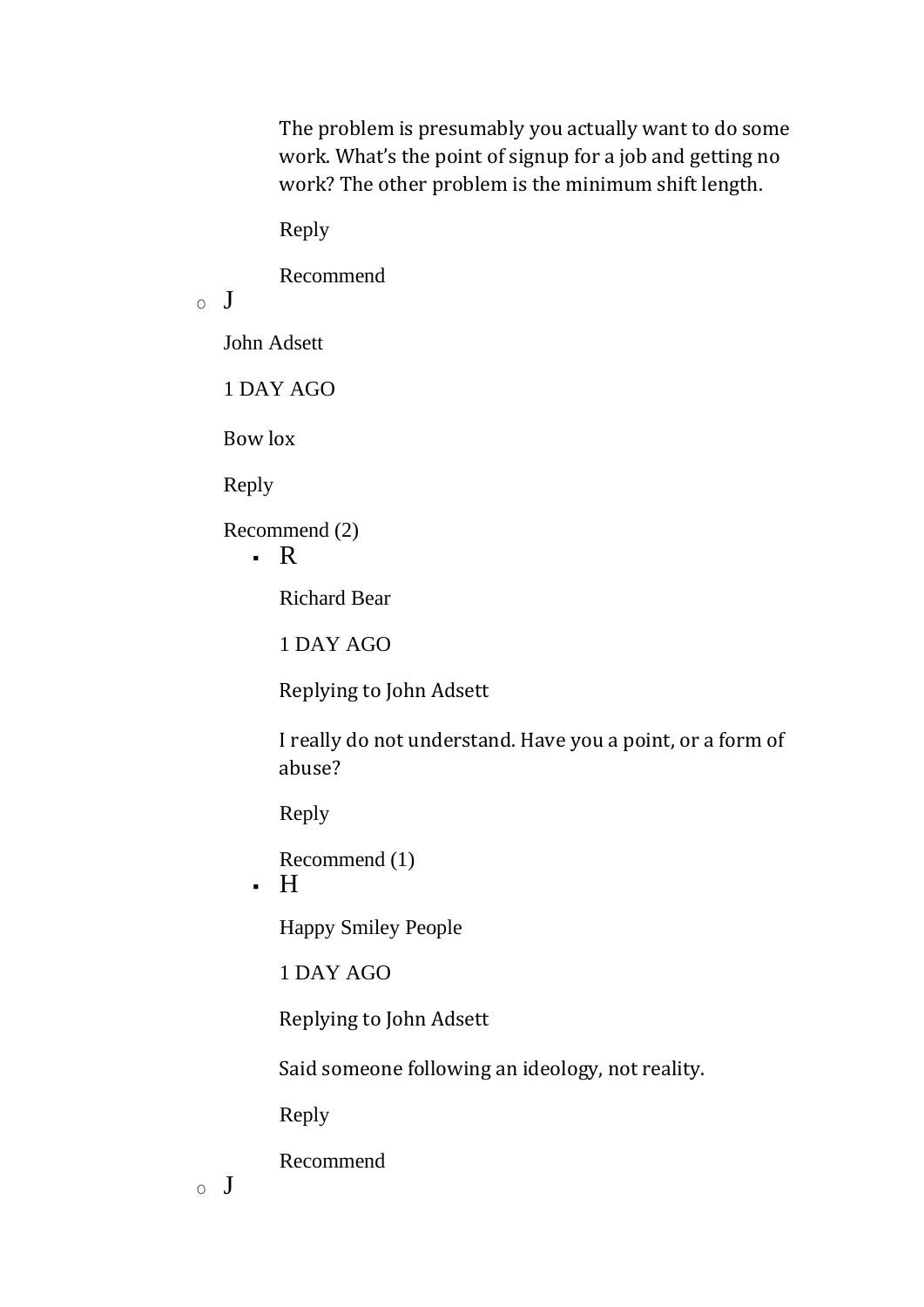Joools

12 HOURS AGO

Downtrodden? … lefty rant

Reply

Recommend

 $\cdot$  R

Richard Bear

10 HOURS AGO

Replying to Joools

Oh, how wrong you are. Your pre-conceptions are .................

Reply

Recommend

John Adsett

1 DAY AGO

I like my zero hours contract. No mutuality of obligation means I can work when I want. Or not as the case may be. Ask any "bank" nurse or locum doctor, for example. Terms like "baby" and "bathwater" spring to mind

Reply Recommend (9)

 $\circ$  H

Happy Smiley People

1 DAY AGO

Bank nurses invariably have full time jobs as well, and locum doctors and pharmacists are self employed. Terms like 'missing' and 'point' spring to mind.

Reply

Recommend (19) ▪ J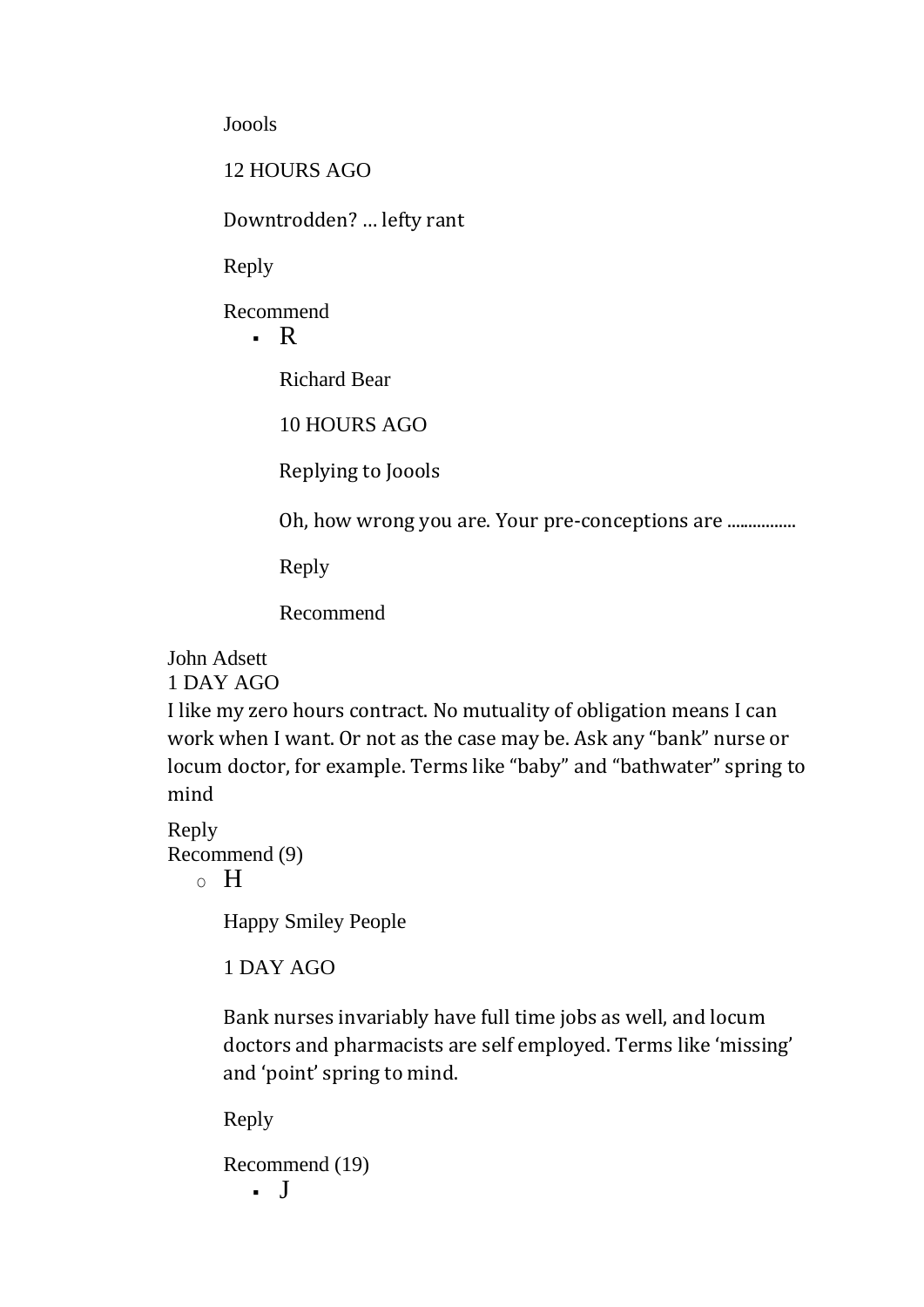John Adsett

15 HOURS AGO

Replying to Happy Smiley People

"invariably". Not in my experience. Some do; many don't, often because they are easing their way back into work after a career break, or prefer work that they can fit around childcare. If anyone's missing the point...

Reply

Recommend (1)

**• This comment violated our policy.** 

John Adsett

10 HOURS AGO

I ran a nurse bank for 15 years and directly employed locum doctors for 24. But, hey, what do I know?

Reply

Recommend

 $\blacksquare$ 

Happy Smiley People

9 HOURS AGO

Replying to John Adsett

Apparently very little. How did you get it so wrong? You still haven't contradicted my points. Tory dogma before thought?

Reply

Recommend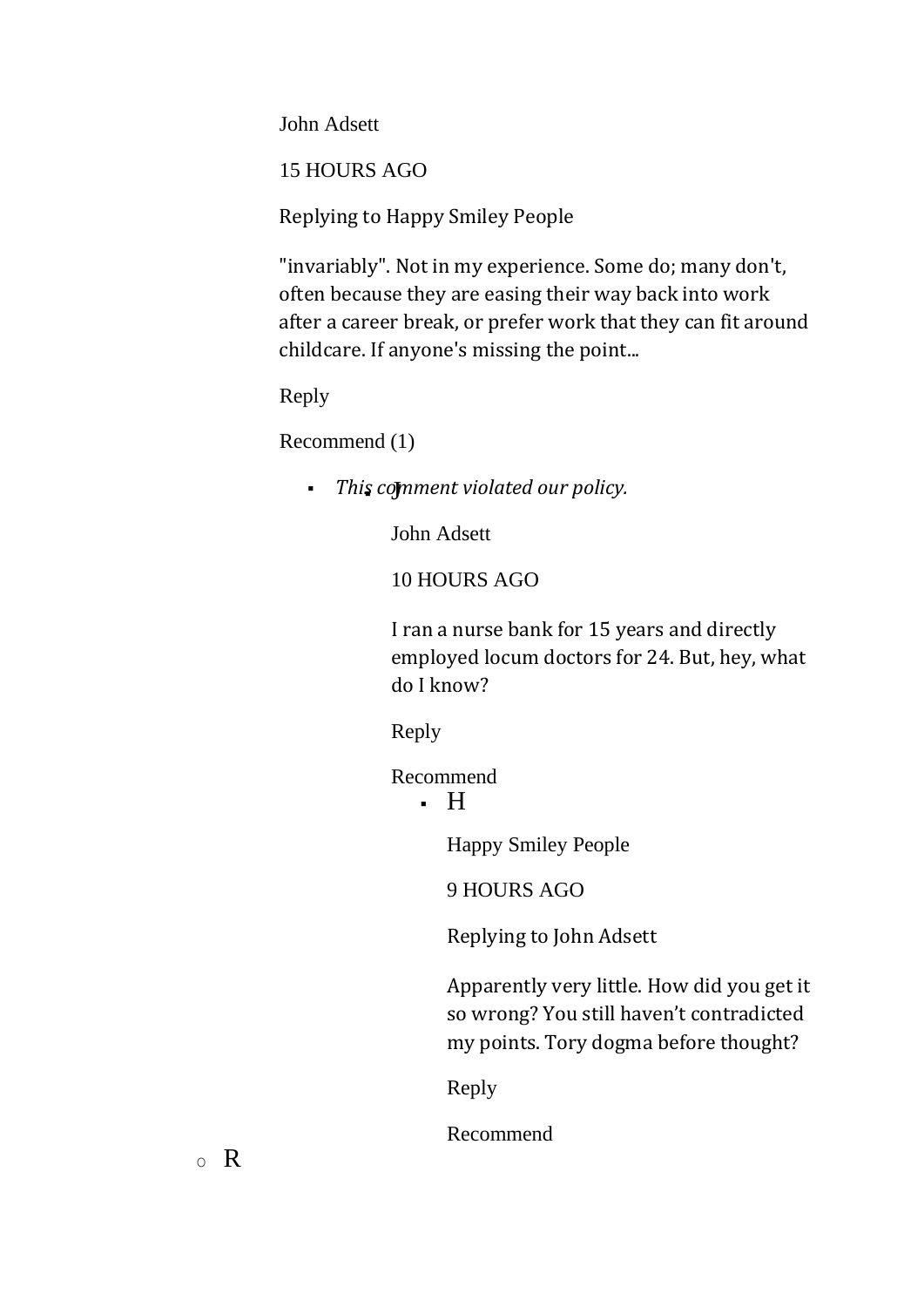Roger Thecabinboy

16 HOURS AGO

All of those nurses are working some hours. We have staff who signup for part-time and they are expected to work a minimum of 15 hrs a week. There's a ton of work out there and we have a long wait-list of patients.

Reply

```
Recommend (1)
\circ H
```
Heather

```
16 HOURS AGO
```
What you are is what I term a 'casual'. Bank nurses and locum doctors get paid a lot more than the normal rate. I hardly think you can argue that casual working arrangements offer that sort pay.

Reply

```
Recommend (1)
    \blacksquare
```
John Adsett

15 HOURS AGO

Replying to Heather

You might like to use the term "casual"; others don't. Especially professional staff And you're mixing up "bank nurses and locum doctors" with agency staff. Not all of them are employed via agencies

Reply

Recommend (1)

Dominic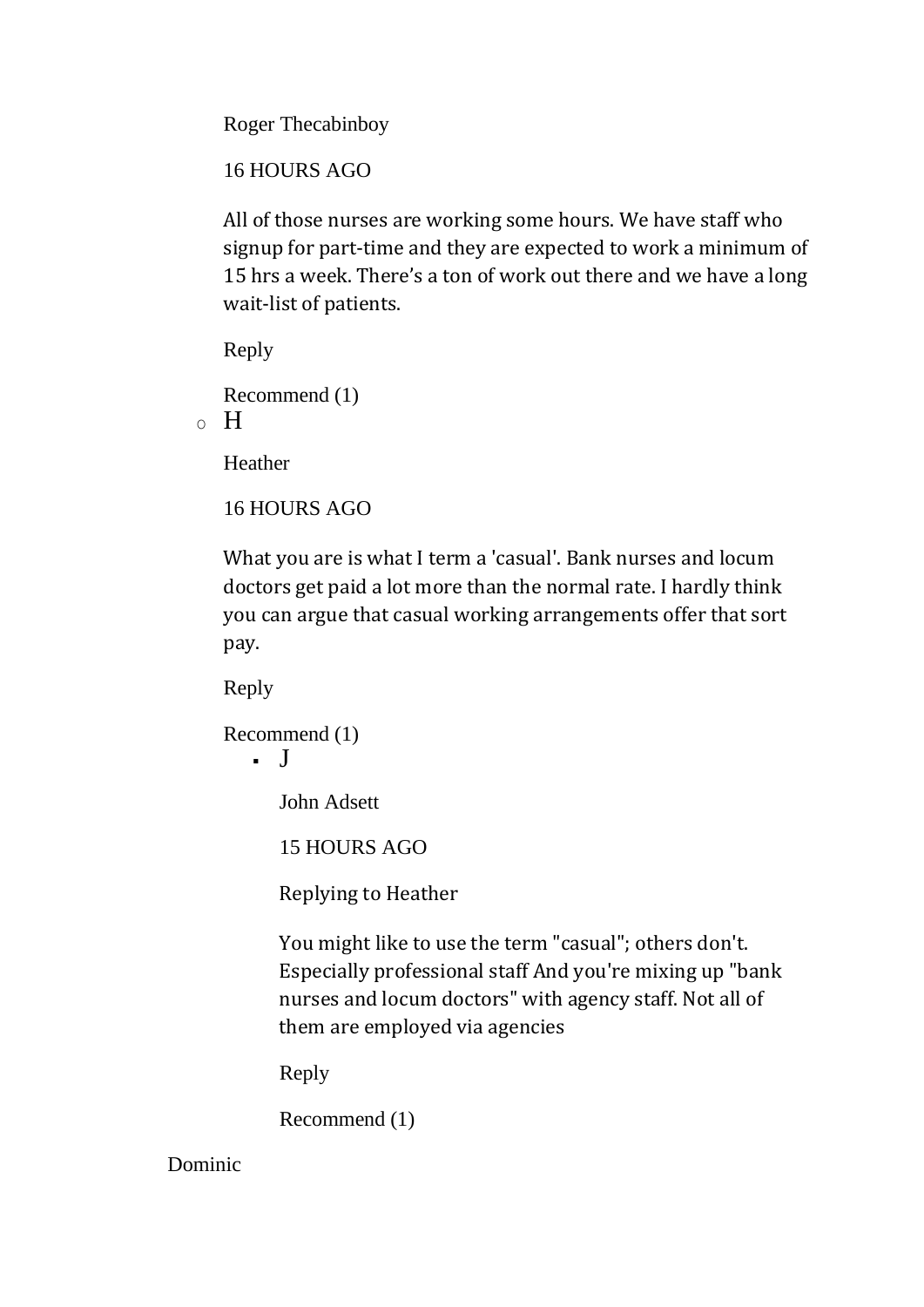1 DAY AGO You are a good and wise man. Reply

Recommend (6) Kps167 23 HOURS AGO

At last someone talking about real issues. Why is Starmer not shouting about this. They should be made illegal and it is interesting that a businessman is the one shouting. Talking about minimum wage is also a nonsense if you can not get a contract of circa 40 hours. Zero hours also produces very negative management and attitude towards staff.

Reply

Recommend (6) Peter Morrow

20 HOURS AGO

Zero hours contracts encourage bad and lazy management practices. In such an environment there is no need to plan labour requirements in advance as managers can consciously order too many staff knowing they can send home any surplus.

Reply

Recommend (4)

Cakelady44

22 HOURS AGO

We use zero hours contracts in our hospitality business, but only under these circumstances: - the employee has requested to move to one from a minimum hours contract. We never recruit directly for zero hours or put employees in the position that they have no option to accept (again unless directly requested by the employee at the time of employment) the contract will be reviewed after 6 months, with the employee able to move to a minimum hours contract at that stage if the want one. (This can actually happen at any stage, but HR will prompt the question at 6 months if not done before then) - employees on zero hours contracts are reminded to take their holiday quarterly (including us telling them how much they have earned) Used fairly, zero hours contracts are not bad. They are, however, exploited by ruthless employers. In an industry whose business levels swing drastically from week to week, we are only able to assign shifts with a week's notice so we wouldn't be able to get your 'fairer hours' accreditation (I have asked this question about more notice for shifts many times on behalf of everyone working in our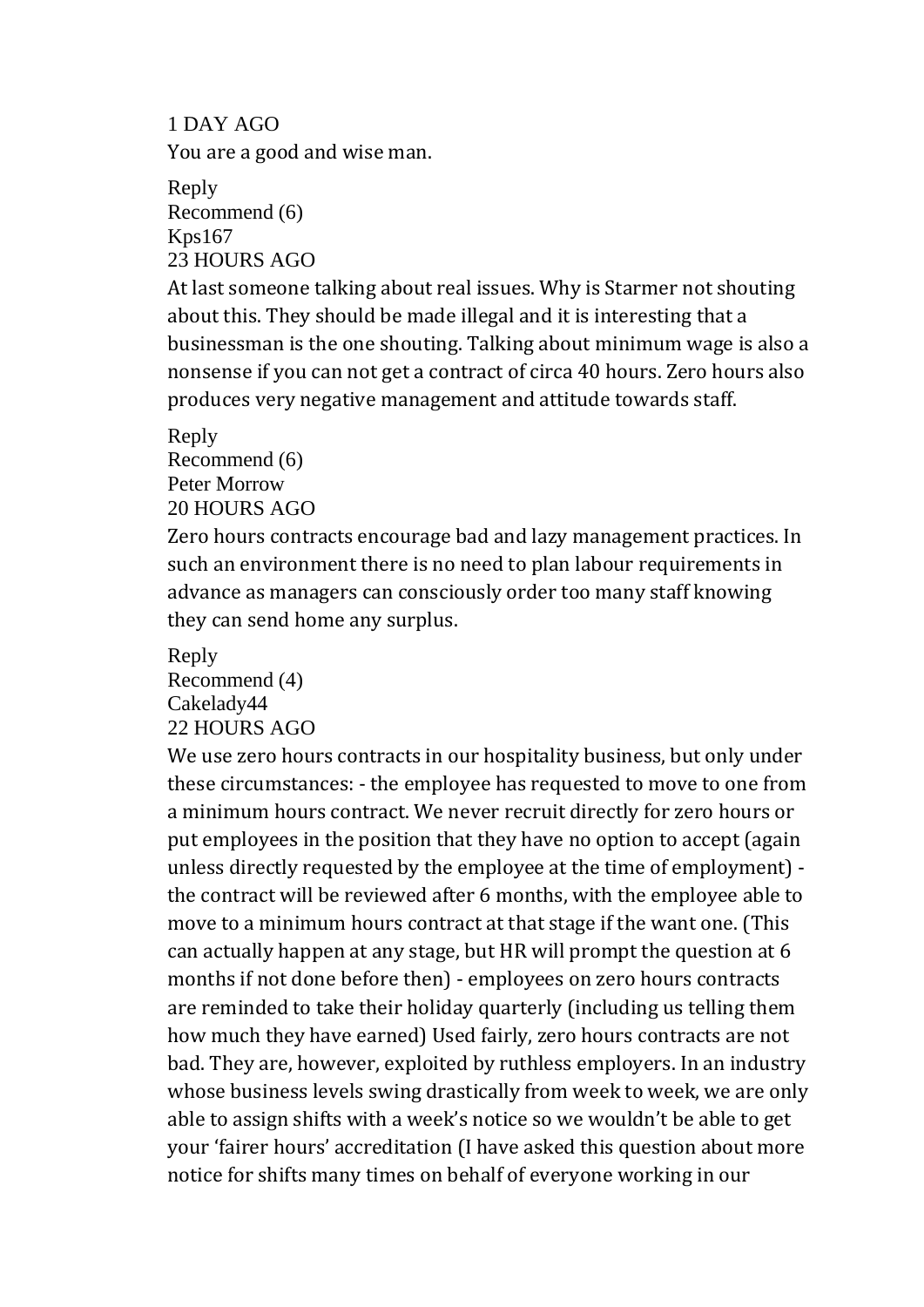restaurants). So more regulation - sure, but don't ban them. I'm also against them earning a higher pay rate. In our industry (where there is an abundance of shifts available) the ability to pick and choose your own shifts is a positive, not something you should be paid more than other employees for.

Reply Recommend (3) PGS 21 HOURS AGO

It is clear that zero hours contracts suit some people's circumstances and some may willingly accept them as evidenced by comments below. The issue is that they should not be forced on anyone and there should always be fair alternatives. If a business requires zero hours contracts to be forced on employees/workers then there is something wrong with the business.

Reply Recommend (3) Anubis 12 HOURS AGO

There should be a place in any Government cabinet for Mr Richer. An entrepreneur with a brain and heart combined.

```
Reply
Recommend (3)
Tsing Ma
22 HOURS AGO
Someone with an understanding of societal values. Well said.
```
Reply Recommend (3) Yorkshire Hammer 1 DAY AGO I run a small business and we use zero hours contracts as a trial period. During this time we find out if we need the extra person and we also see if he or she fits in With zero hours we might not take that extra person I think the problem is not the zero hours option its the crooked employers who exploit the scheme. Tweak the rules but dont ruin the option

Reply Recommend (3) Cyclebabble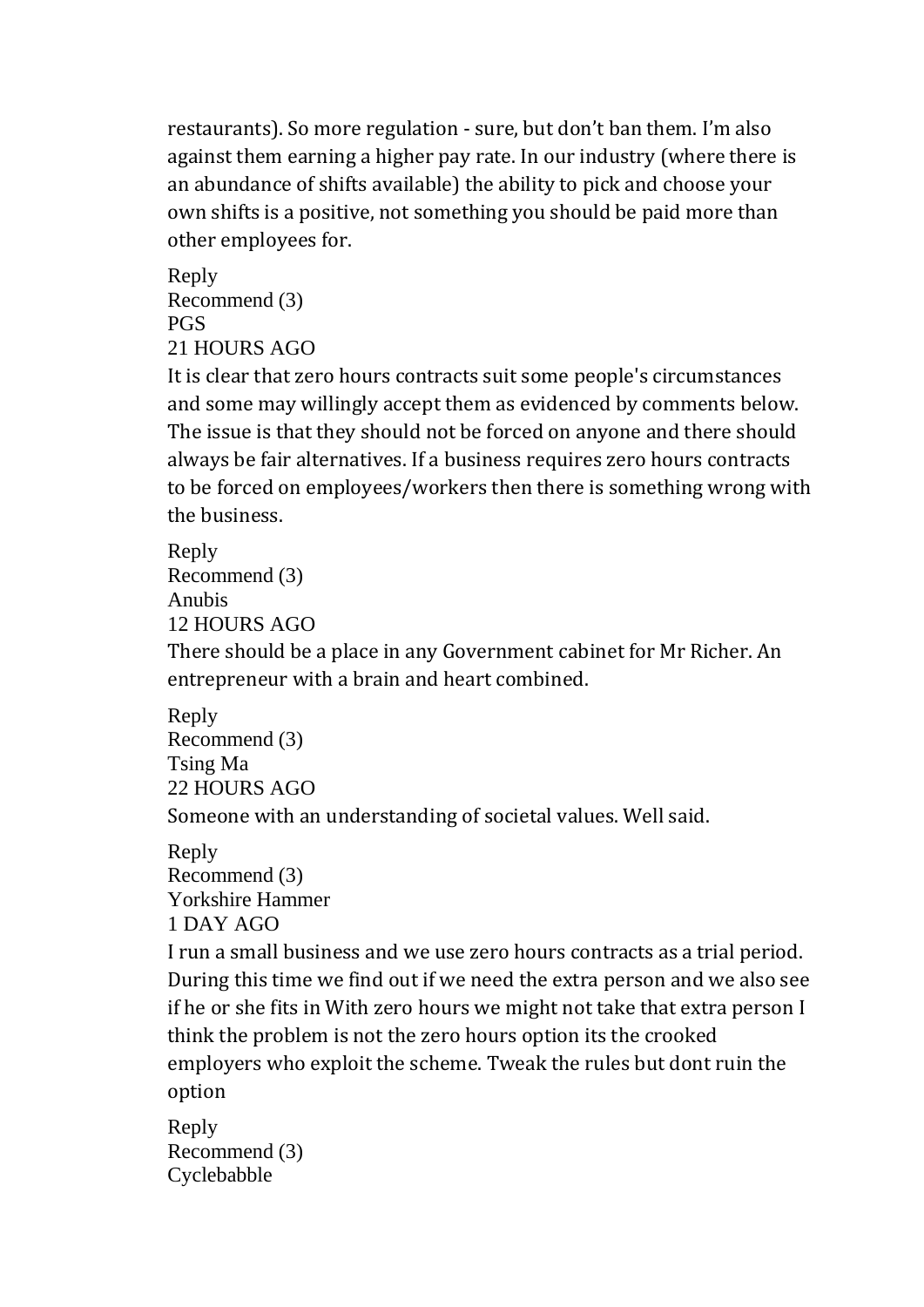#### 1 DAY AGO

I have always liked Richer Sounds and Julian comes across well. I agree that zero hours contracts should be constrained, but care needs to be taken with the drafting of legislation/rules. For example, someone early retired might benefit from an "as and when" arrangement that they return to their old job to cover Summer holiday periods or a local pub might have a call out arrangement for local staff to do extra hours when they get unexpectedly busy. However the old phrase if it looks like a duck, walks like a duck and quacks like a duck then it probably is one springs to mind.

Reply Recommend (2) Linda eden

1 DAY AGO

I employ consultants in zero hours contracts - it isn't the construct of the contract that's unfair - it's how they may be used. The consultants may have a number of clients, their roles within the client company may not be required full-time during some phases of a project so the requirement ramps up and down. They do not have to do the work unless they are able and we don't have to provide it. They acquire holiday rights and agency workers rights pro rata to the hours/days they are provided with work and choose to do it. None are forced to accept the contracts and I've never had any of them complain. Their day rates are negotiated according to the level of expertise they provide most earn far more than I do on a regular full- time salary. In this contractual construct the end user gets someone suitably experienced to work for them - as and when required - if either chooses to do so. In these circumstances there is no exploitation at all so why demonise a contract? There have always been some employers who are mean and exploitative - resolving that requires a different approach. They'll never get staff who stay long and that's their loss. We should beware taking the flexibility out of employment contracts.

Reply Recommend (2)

 $\circ$  D

DaveL

1 DAY AGO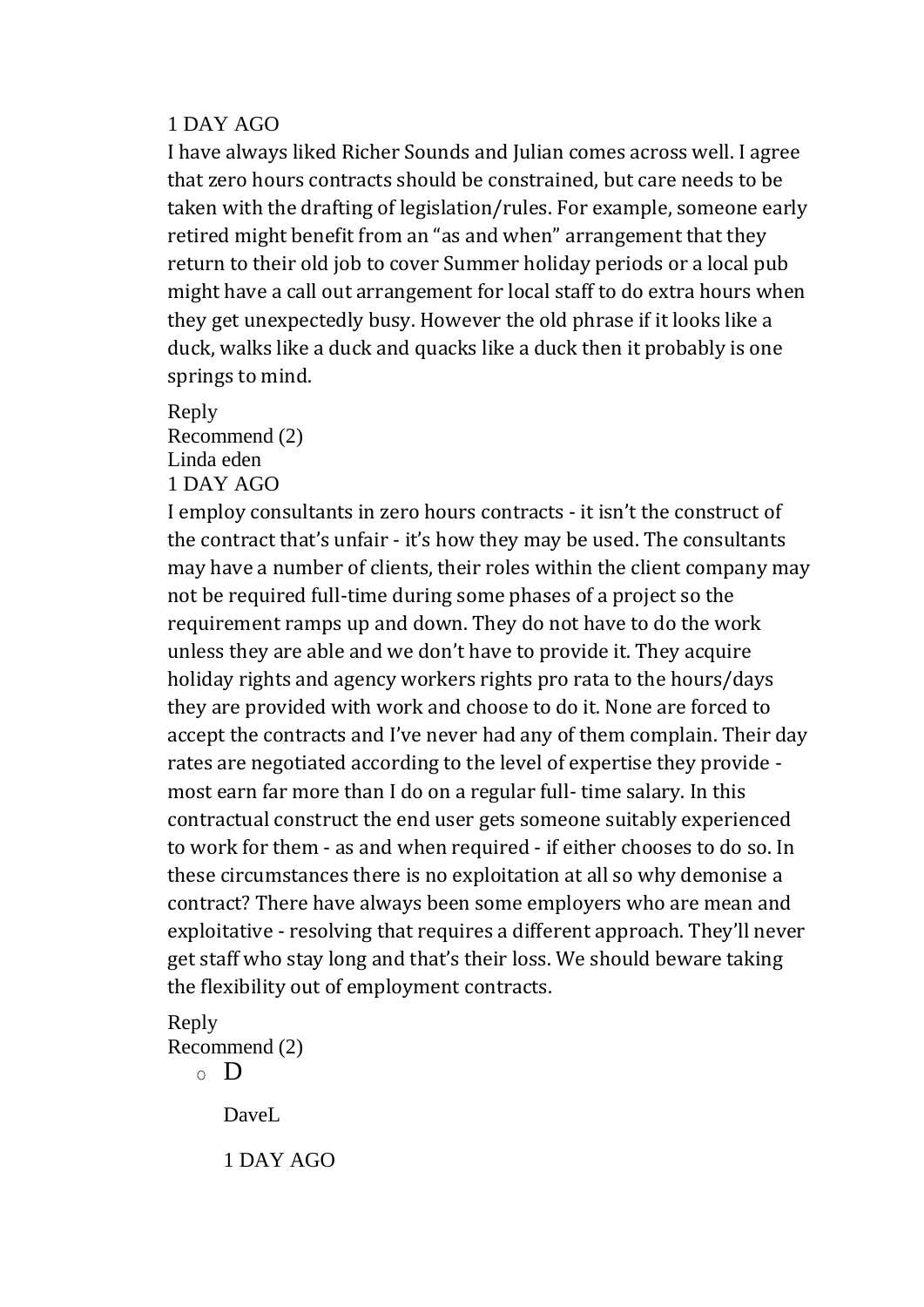Good for you. The problem is that many \*are\* exploited and for many employers it becomes an incentive to move from profit making, to profit \*gouging\*.

Reply

Recommend (7)

David Berry 12 HOURS AGO Very well done - bravo!!!

Reply Recommend (2) Ignatius J Reilly 1 DAY AGO

Fact is that when asked the vast majority of those on zero hours contracts state they are happy with that arrangement, and confirm they have freely entered into it after weighing up the pros and cons of the alternatives.

Reply Recommend (2) Kidda 1 DAY AGO Zero hours contracts should be illegal!

```
Reply
Recommend (2)
lis86
21 HOURS AGO
```
I would bet many of those advocating a ban on zero hours contracts either a) do not work in hospitality or b) do not know anyone on such a contract. I have about a dozen staff on zero hours contract and 3 times a year we offer them the opportunity of permanent hours and guess what - they don't want them. They love the fact that if they wish, they can take a month off and go travelling. They are free of the burden of set hours and they love it. It all comes down to open and clear communication with management, and it is this that needs to be regulated. I am under no doubt that there are some on zero hours who are exploited and this must be reduced, but there are millions more people who are on 40 hour contracts who are utterly miserable at the lack of flexibility that their job provides - so which is worse? Ultimately,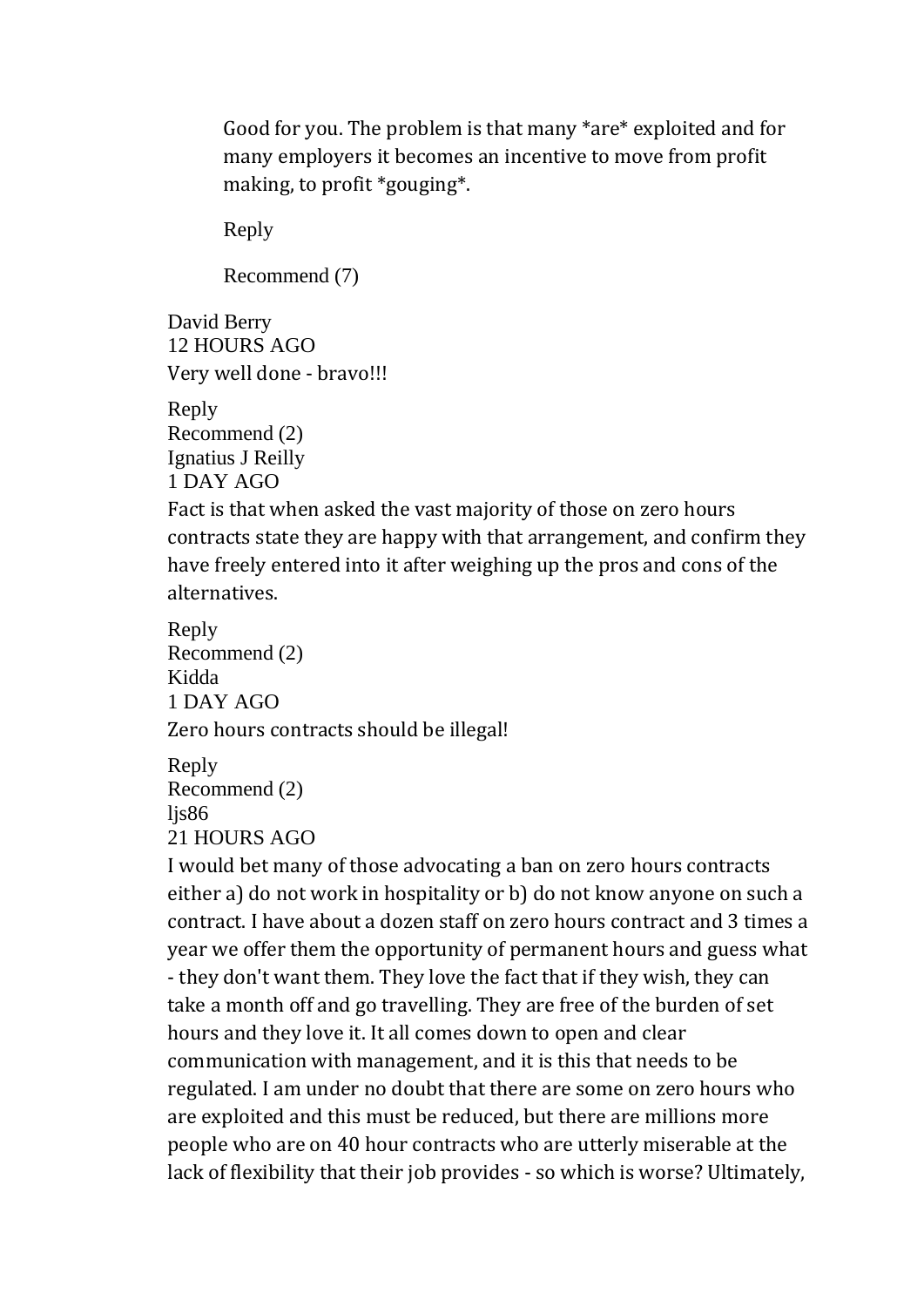businesses should strive to do what's 'right' for customers and for employees, and if that includes zero hours contracts, so be it. The post COVID world has changed employment as we knew it (for the better by the way) - flexible working, higher wages and employee empowerment are here to stay. Those looking to exploit staff through zero hours (or any other matter) will soon be found out.

Reply Recommend (2)

 $\circ$  C

Cakelady44

19 HOURS AGO

Sounds like we work for similar employers! Completely agree with your thoughts!

Reply

Recommend (1)

Beryllium

1 DAY AGO

When McDonald's UK ran a programme to offer its 80,000 staff the choice between a perm contract and zero hours, 80% chose the latter.

Reply

Recommend (2)

 $\circ$  R

Roger Thecabinboy

16 HOURS AGO

A lot of teenagers probably

Reply

Recommend (1)

▪ B

Beryllium

10 HOURS AGO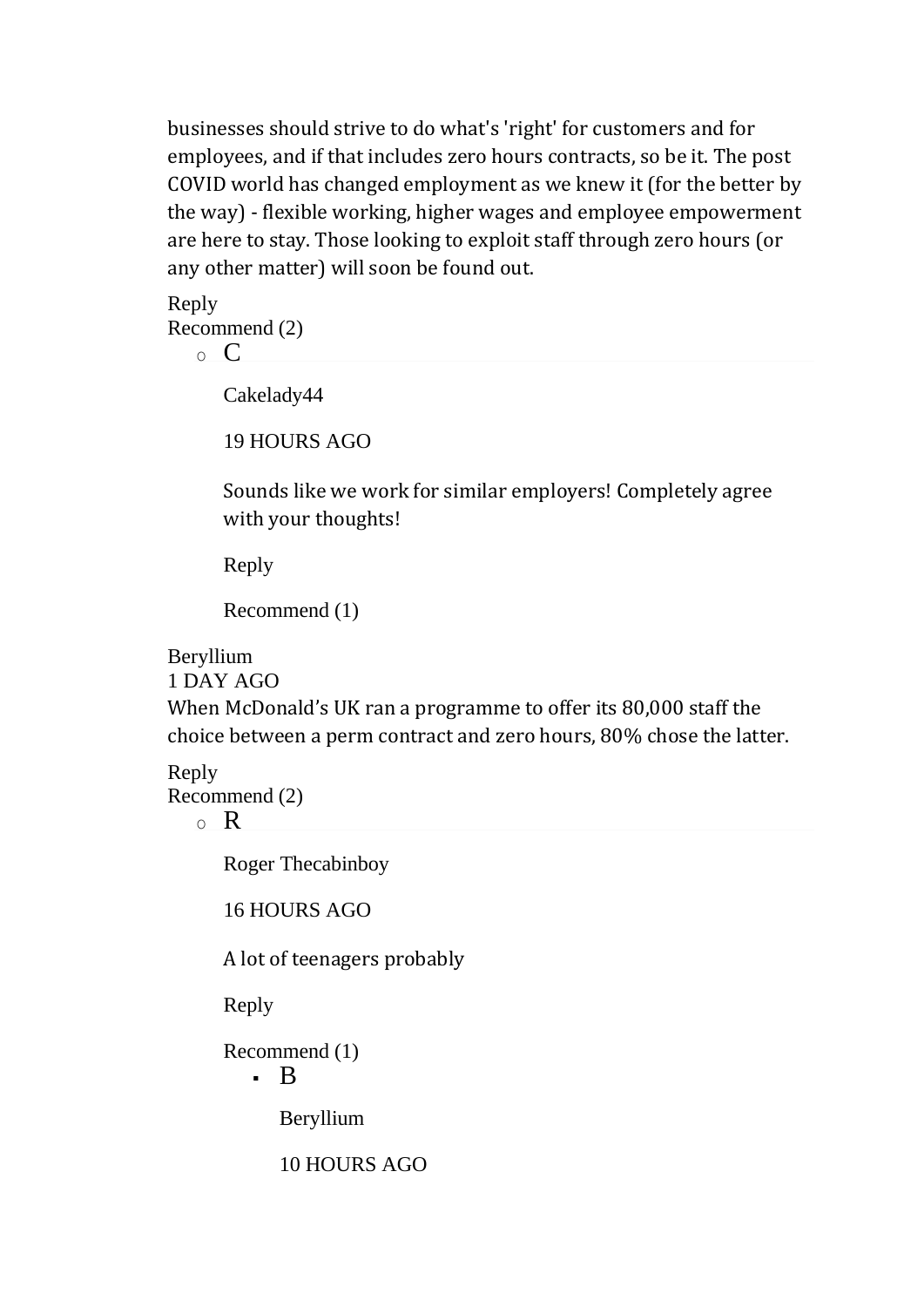Replying to Roger Thecabinboy

The average age of McDonald's outlet staff in the UK was 26 when it was last reported.

Reply

Recommend

Kalwant Ajimal 17 HOURS AGO

Zero hours contracts allowed employers to deny work without notice. Zero hours contracts allowed employees to be absent without notice.

Reply Recommend (2) Mr N V D Braden 22 HOURS AGO

Zero hours contracts also mean the employer never has to give feedback - if they don't like how someone works, they just don't give them any more hours. No explanation necessary. It also becomes a Catch-22 as worker is expected to be free to work when required, possibly has several zero hours contracts in place but every time they take hours with one contract when another also wanted them then they'll get crossed off the list with the second. Finally, how many zero hours employers automatically pay up the holiday entitlement? My student daughters have worked on zero hours contracts and always had to specifically ask for this - a legal right. I wonder how many contractors even know this? Personally I think there should only be 'minimum hours' contracts with opportunities for employers to flex up hours if contractors are available. Festivals etc are 'one offs' that should have a one off contract each time.

Reply Recommend (1) Forward play 13 HOURS AGO

You summed it up at the beginning in that your issue is not with 'casual labour' in a bar, temporary summer job or evening work. Unfortunately the numbskulls who would draft 'zero hours' legislation will do their usual ans fail to differentiate between types of employment. Equally the lobbyists and unions have proven over time to do the same. Coupled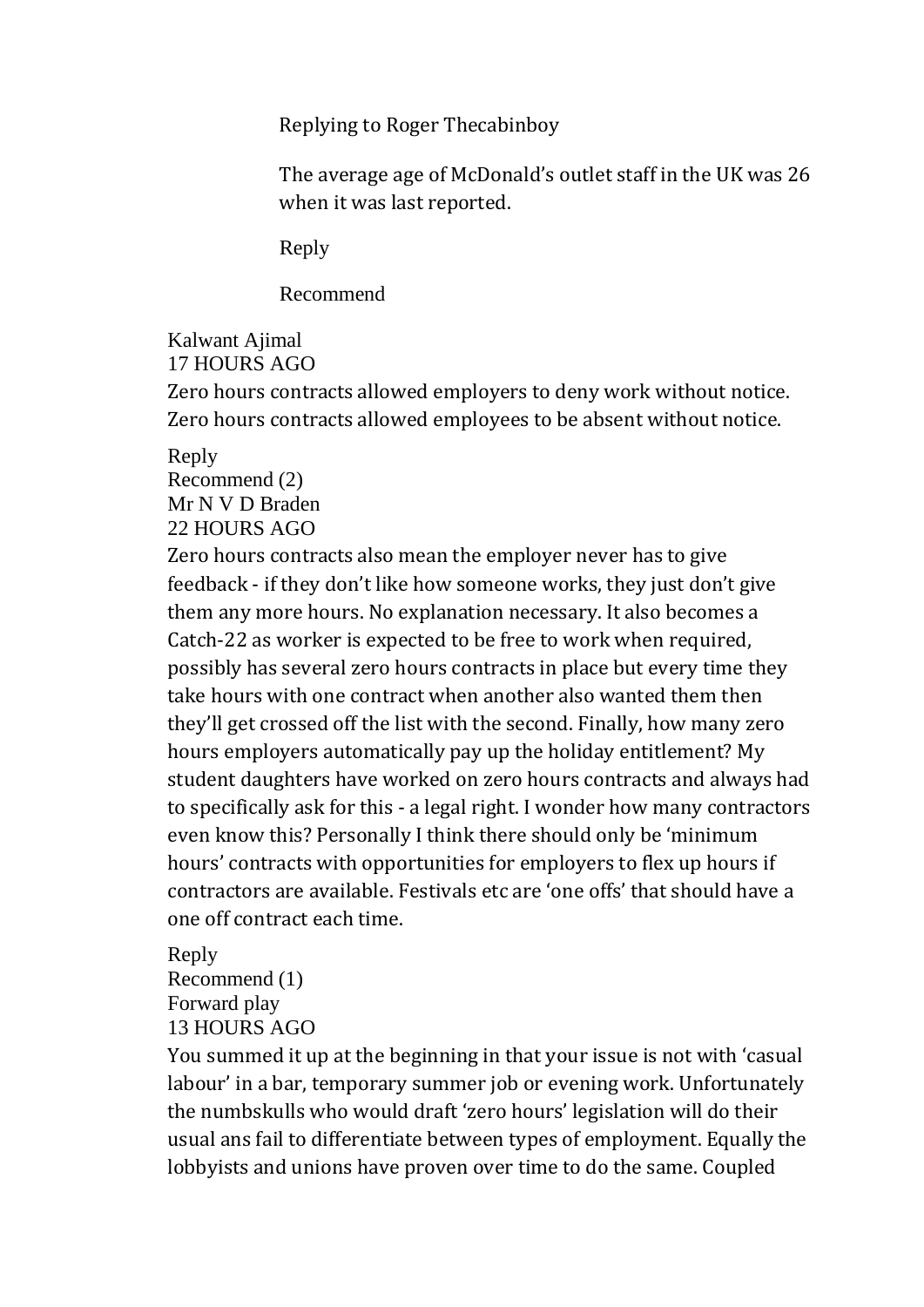with the 7th highest minimum wage in the world (soon to be 4th when the current political promises are delivered on by 2026) removing the ability of workers and employers to operate 'casual labour' will be a massive step back There is a reason why France has had structural unemployment levels of 10% since 2008 (it's just dipping now) which is driven by unemployment levels amongst the under 25 year olds of 20% (Spain saw under 25 unemployment levels of 40% post 2008 for 10 years!). I agree no regular, full time worker should be allowed to sign or be offered a zero contract hour contract But that's only a part of the story. A case in point might be the worker who is a builder in the day (on a fixed 39 hour contract) but works a few nights a week as a doorman or delivery for Amazon to earn some extra cash for holidays, new car etc. The zero hour contract in this situation suits both; the worker has the flexibility to only work what he fancies or can manage whilst the employee has a flexible worker able to take up the slack at busy times or when lacking someone for certain shifts

Reply Recommend (1) Mrs C 19 HOURS AGO As usual, an excellent article.

Reply Recommend (1) Lou Scannon 1 DAY AGO Julian get yourself into politics mate you'd be a breath of fresh air sorely needed.

Reply Recommend (1) Si Man 23 HOURS AGO

A lot of great points made in this article, but it is odd that the article acknowledges the evident truth that zero hours contracts are great for some employees, but then advocates a ban, without suggesting what can or should be done to offset the impact on those people who it really suits. Is the answer just tough, yes they suit you, but they do more harm than good overall, so you have to suffer for the greater good? If so, you should acknowledge that as a downside. Or is there some solution which gets the best of both worlds?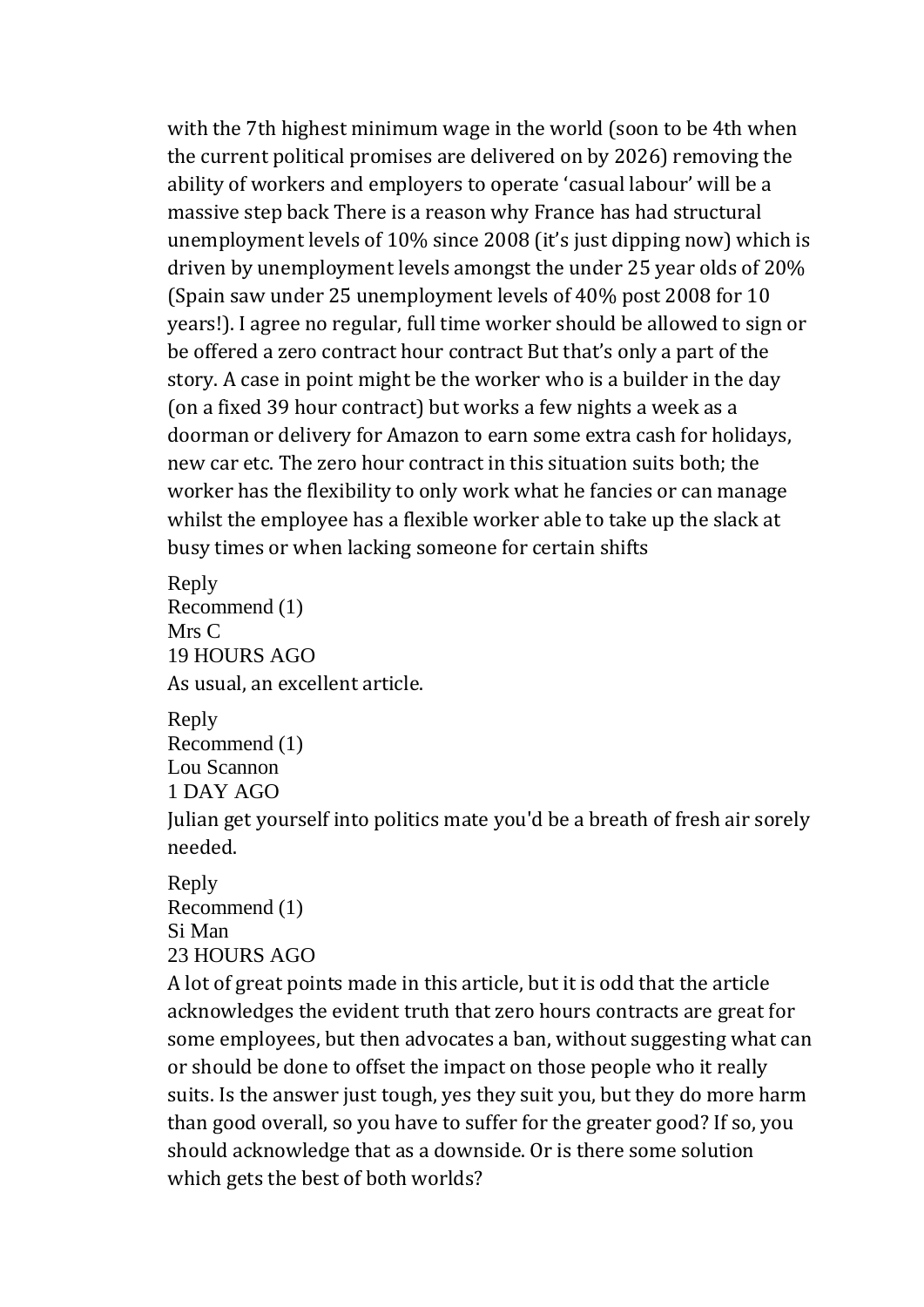Reply Recommend (1) Jimbo25 1 DAY AGO

We have a large number of employees who have chosen zero hour contracts over FT. This suits them, their other job commitments and or life style. The rates of pay and benefits are exactly the same as our full time employees. If we stopped zero hour contracts and only offered fulltime contracts most of these people would not have access to this additional income or flexibility to manage their other commitments. This is a self promoting and ill informed piece.

Reply Recommend (1)  $\circ$  M

Male Pale and Stale

1 DAY AGO

You write as if the only options are FT or zero hour, which entirely misses the point. What about part time work with contracted hours? Most zero hour workers aren't working full time.

Reply

Recommend (5)

1 reply

Chris Wheatley 17 HOURS AGO

Zero hours contracts work incredibly well abolishing them would just increase unemployment but the government supports the net zero hoax so it might be dumb enough to do it

Reply Recommend (1) Trickydicky 16 HOURS AGO I work on a zero hours contract and love it. I don't want any commitments to any employer and want to choose how many hours I work. It suits me perfectly.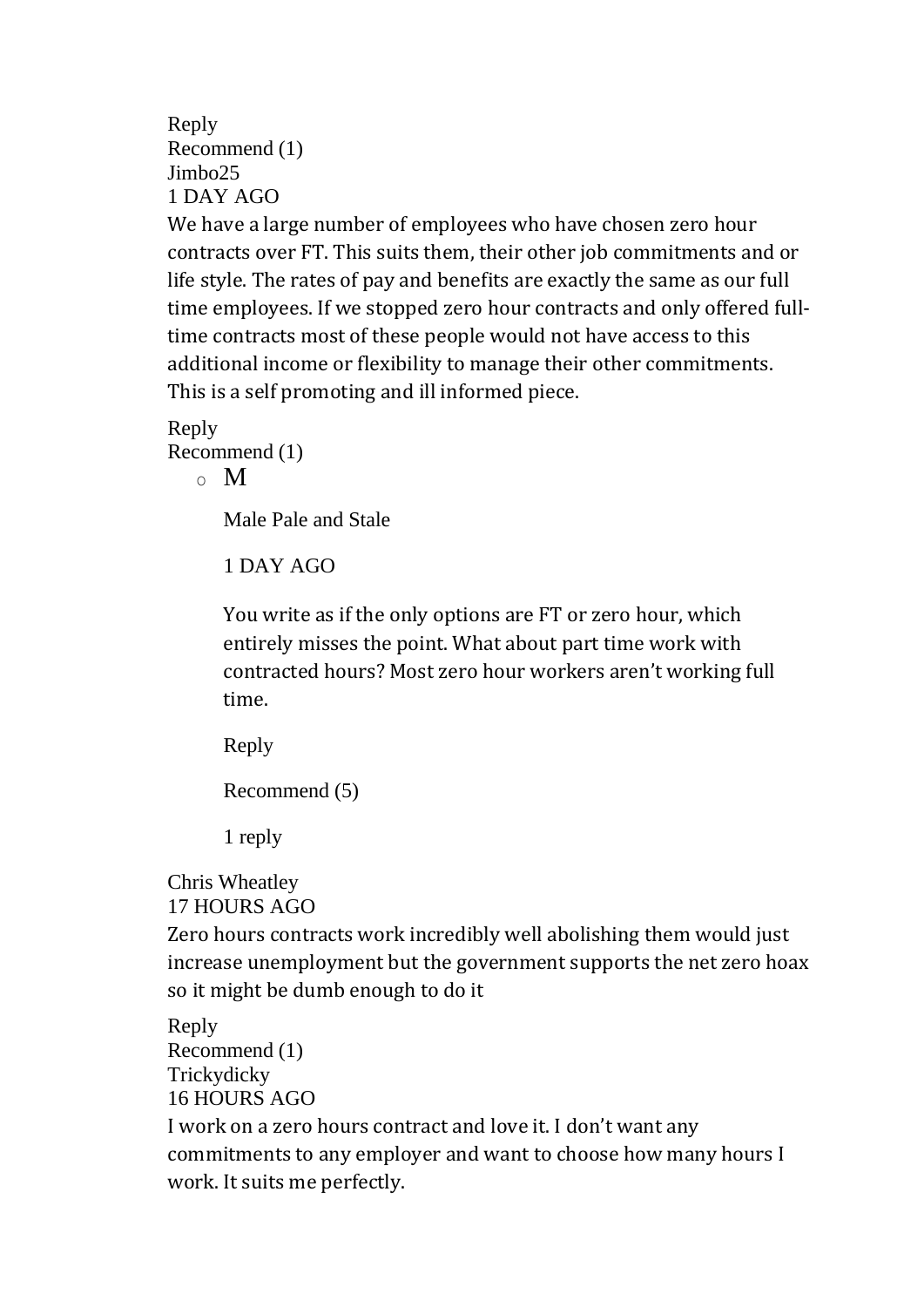Reply Recommend (1)

```
\Omega
```
OldManDJ

15 HOURS AGO

The sort of zero hours contracts that are being discussed are those where the boss decides at a moments notice how long you will work and the employee has no say in it at all.

Reply

Recommend (2)

1 reply

 $\circ$  I

Ifonly a sage

8 HOURS AGO

The name gives it away

Reply

Recommend (1)

Ifonly a sage 9 HOURS AGO

It has always troubled me that in one of the richest countries in the world we find it acceptable to find means to pay people less than what's needed for a reasonable living wage. In the end we taxpayers are making up the shortfall and are paying taxes to support people on low wages. In reality I'm subsidising low paying employers and making them richer.

Reply Recommend (1) Fred Flintstone 21 HOURS AGO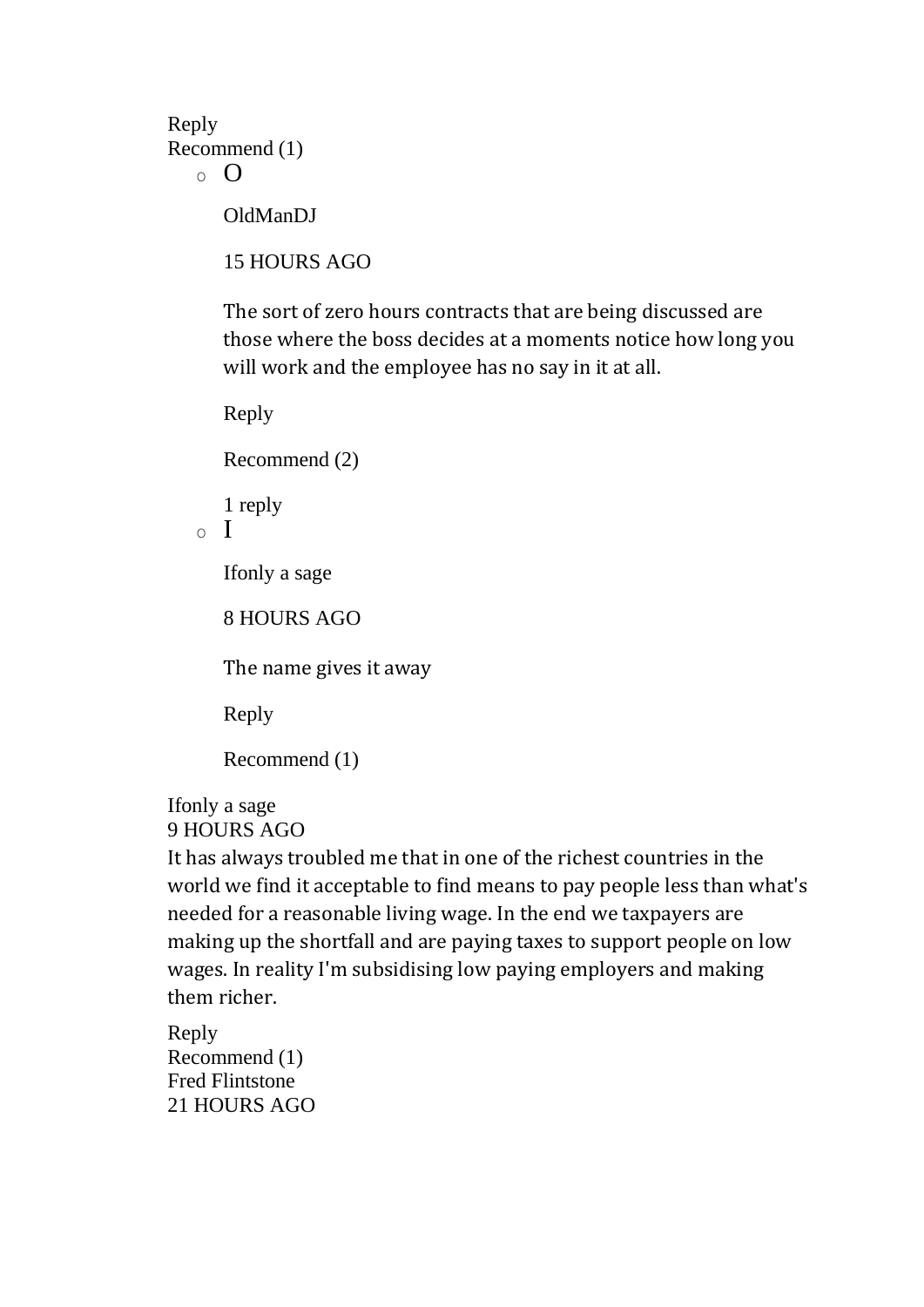It's feudal, the employer has the whip hand over their staff and has no place in our modern society. No employer who uses this system can expect any loyalty from their workers.

Reply Recommend (1)  $\circ$  A

A wannabe eye tie

19 HOURS AGO

Sorry but you can't say "No employer.......". I have a mix of employed, contracted, and zero hours. My colleagues are free to chose what works best for them. I agree there are a lot of abused zero-hour contracts out there, but don't tar everyone.

Reply

Recommend (1)

#### JULIAN WORRELL

17 HOURS AGO

I can't understand how a zero hours contract can be legal as to meet the 5 basic rules of contract (offer, acceptance, capacity, mutuality and consideration) where is the consideration, if no hours and no money how can a contract exist?

Reply Recommend J Green 19 HOURS AGO

An acquaintance of mine earns £26k/yr as a full-time Band 5 nurse, then "bank" hours take her salary up to £36k/yr. Guess which figure will be used when assessing her income for a mortgage?

Reply Recommend Michael Brazier 18 HOURS AGO Excellent argument - I'm convinced.

Reply Recommend Mr B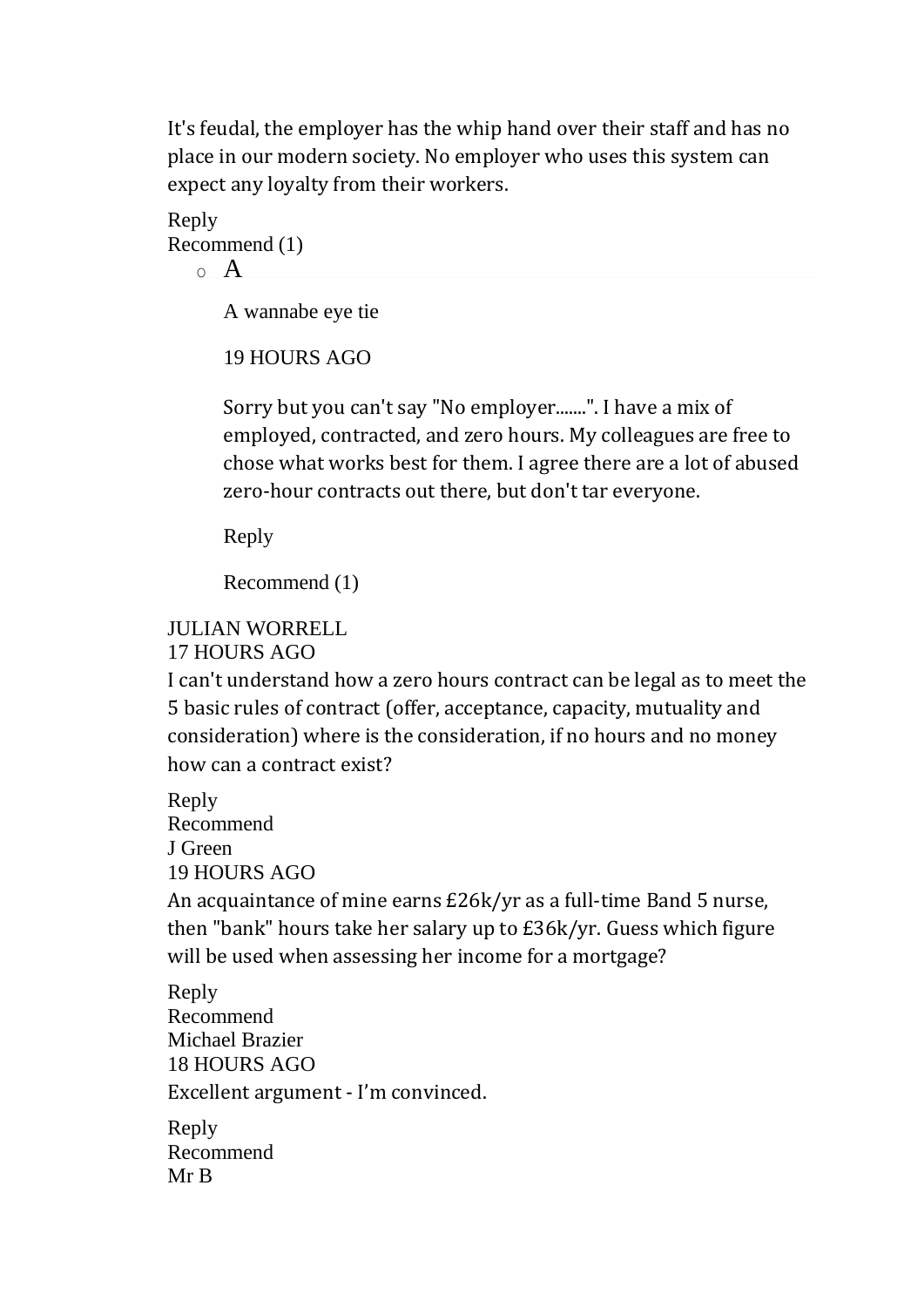#### 1 DAY AGO

Good points made in this article. Zero hour contracts are fine for temp work. If a choice is given where an employee wants stability to raise a family, then you would want a permanent contract. On the other side of the coin employers have employees who are in most cases loyal and are trained properly and their is a sense of belonging in that company. Unfortunately, you find in many shops, staff do not really care, customer service is appalling, as they do not see worth in their work and there is no loyalty and staff turnover is very high.

Reply Recommend Voyager 18 HOURS AGO let's hope the campaign works !!

Reply Recommend LB 13 HOURS AGO Cleary a top bloke Barnet?

Reply Recommend **Ouiffy** 23 HOURS AGO

Have different minimum wages for zero hours and hours based contracts. Change the risk dynamic for the employer

Reply Recommend Chris Craft 1 DAY AGO A brilliant cause

Reply Recommend Sir Chuck Norris 23 HOURS AGO

Zero hours contracts aren't the exact problem. Zero hours contracts below an annual salary level (calculate on the basis of minimum number of hours) with exclusivity of employment (which is banned already) are very wrong and should be prohibited. Following the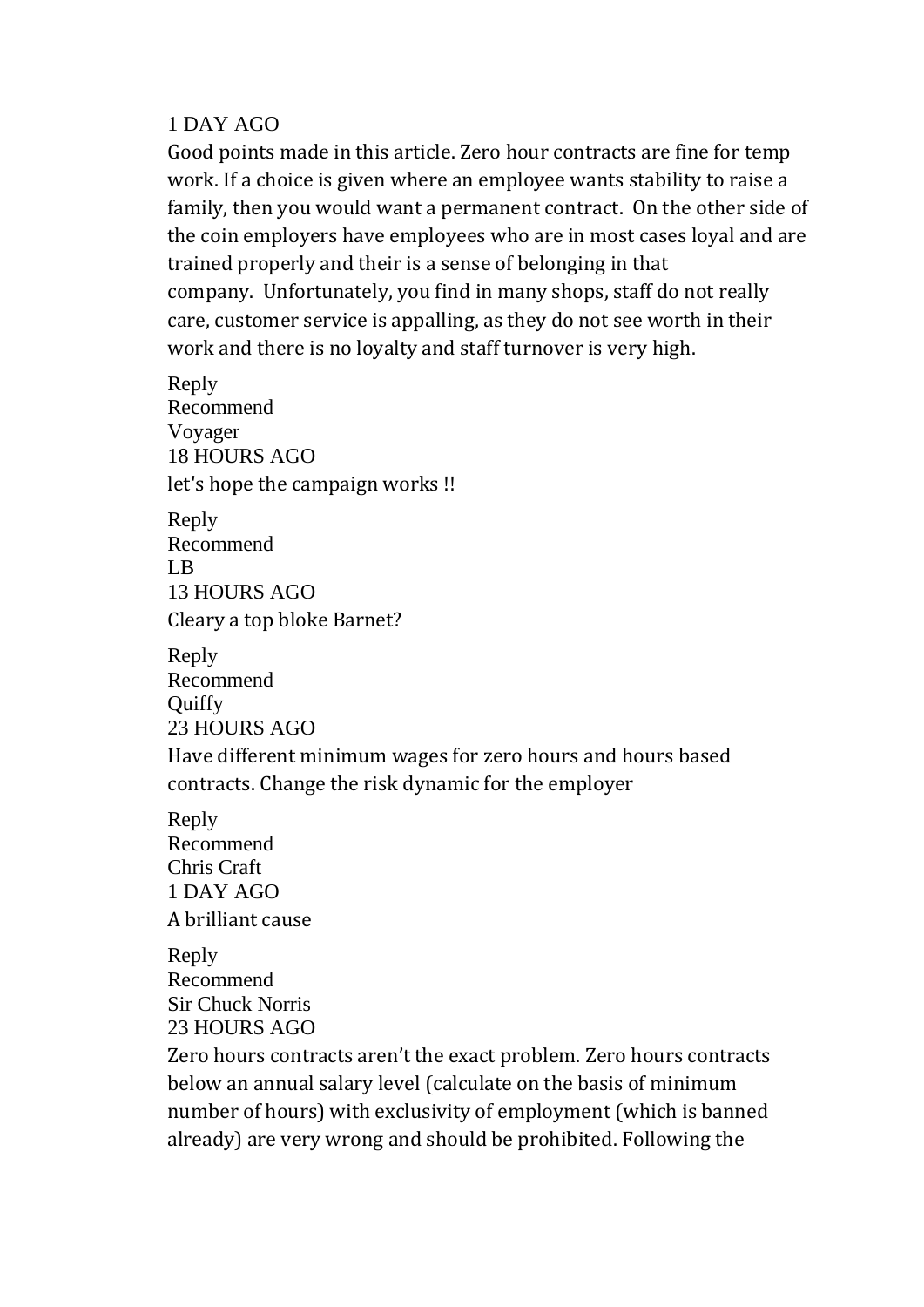changes to IR35 zero hours contracts for professional are now a useful tool for employees and employers.

Reply Recommend SixG 13 HOURS AGO

Zero hours have a place. If a bar (say) has no customers, it can't pay staff - not for long anyway. Then there's no bar and no jobs, whether they're zero hours or not. It's not a one way street either. Exploitation and poor behaviour are not confined to the bosses. What we must strive to do is force those who exploit or behave badly to up their game. Yes, that's hard. We've been trying for centuries and people aren't always nice. But things are better now than they were. That's the way forward.

# Reply Recommend

 $\circ$  H

Happy Smiley People

9 HOURS AGO

If a bar has no customers then it's in somewhat deeper trouble than not being able to pay staff. Your argument there is pointless.

Reply

```
Recommend (1)
```
# Oliver Hill

9 HOURS AGO

Zero hours contracts work very well for some people. I work full time Monday to Friday but also work for an agency or or two days a month as and when I need extra cash. There is no obligation of work, I simply sign up for a shift if I fancy it. However, I agree where an employee working 40 hours for the same company on a regular basis and would want a more formal contract, that needs to be looked at.

Reply Recommend Martin Bywater 21 HOURS AGO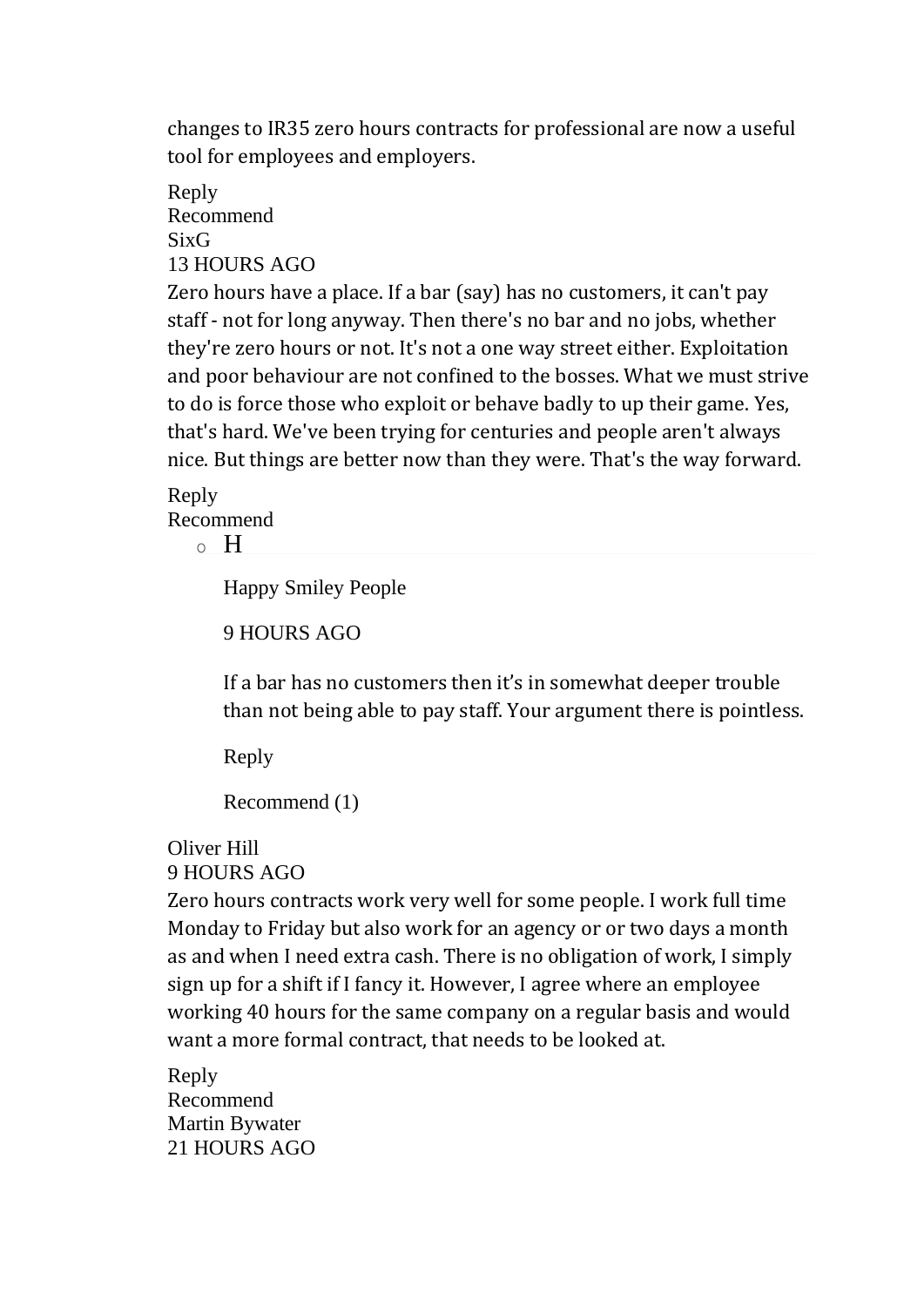Agree, but there is baby and bath water. For some people, a zero hours contract suits, eg. Bank nurses

Reply Recommend Robert King 18 HOURS AGO

First it is named wrong, it should be called limited-hours contracts. From my understanding this can be between 10-18 hrs a week. My neighbour only got off Universal Credit by reaching retirement age. Yes, it is the poverty trap called 'in work poverty' and it all came about in order to massage the employment/unemployment stats. This is the most disgusting 'playing with human lives' that I have come across within my experience and lifetime. If this is not a human rights abuse it should be and those involved with its set up retrospectively jailed. This article is way to soft.

Reply

Recommend James The 3rd

8 HOURS AGO

'I've made loads of money, now I'm going to make it really hard for others to do so' ???

Reply Recommend

 $\circ$  M

Mark Pierson

6 HOURS AGO

Zero hours contracts are one sided in far too many cases and used to avoid employer obligations. It's another way of saying we don't care. An employment contract needs both sides to commit to it for it to be effective, it creates legal relations between the parties. It builds trust. We should applaud those employers who recognise the need for security that many staff want when working for someone. We used to call it common sense.

Reply

Recommend (1)  $\circ$  S